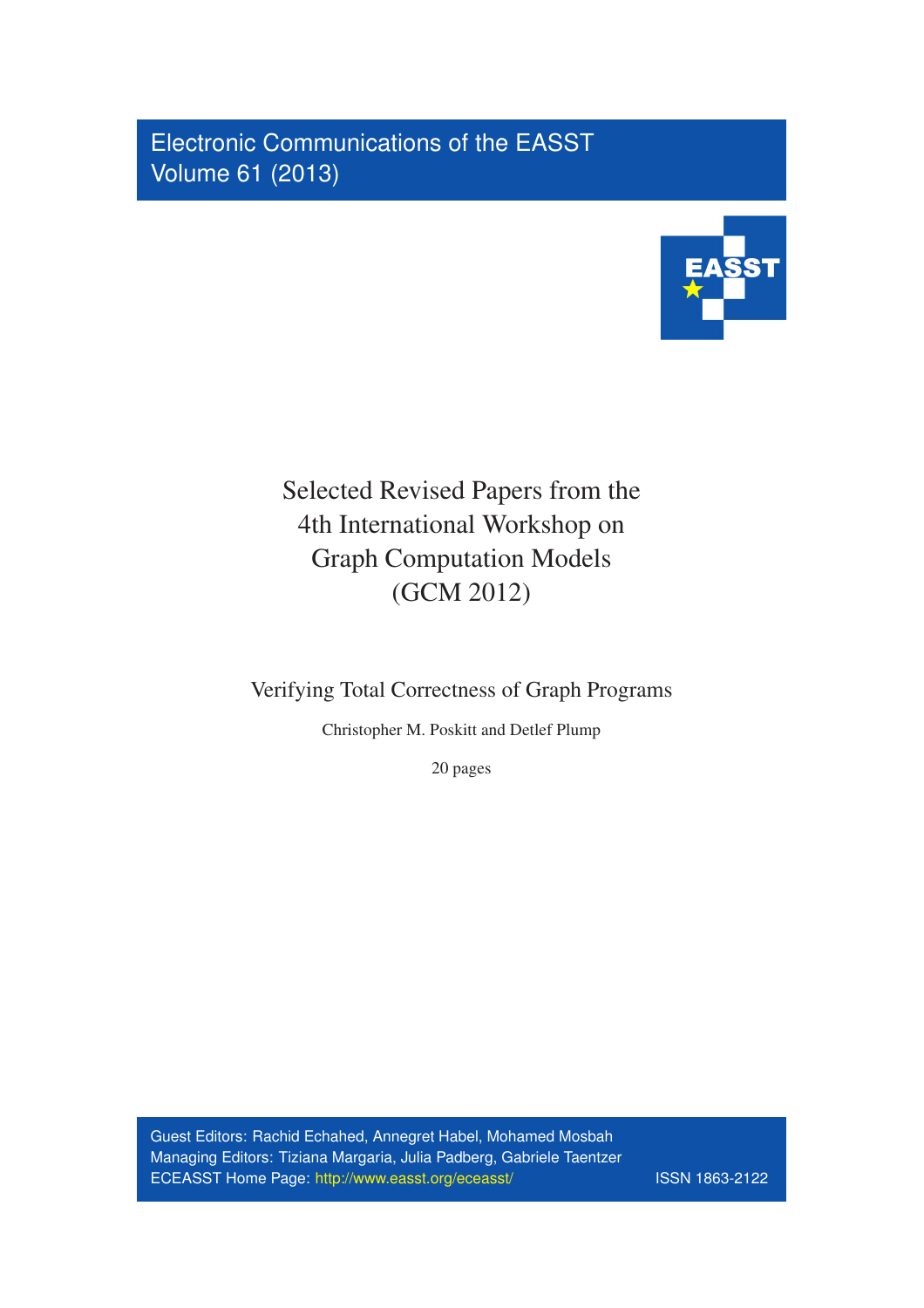

# <span id="page-1-0"></span>Verifying Total Correctness of Graph Programs

### Christopher M. Poskitt<sup>[1](#page-1-0)</sup> and Detlef Plump<sup>[2](#page-1-1)</sup>

 $<sup>1</sup>$  ETH Zürich, Switzerland</sup>

<sup>2</sup> The University of York, UK

<span id="page-1-1"></span>Abstract: GP 2 is an experimental nondeterministic programming language based on graph transformation rules, allowing for visual programming and the solving of graph problems at a high-level of abstraction. In previous work we demonstrated how to verify graph programs using a Hoare-style proof calculus, but only partial correctness was considered. In this paper, we add new proof rules and termination functions, which allow for proofs to additionally guarantee that program executions always terminate (weak total correctness), or that programs always terminate and do so without failure (total correctness). We show that the new proof rules are sound with respect to the operational semantics of GP 2, complete for termination, and demonstrate their use on some example programs.

Keywords: graph programs, verification, Hoare logic, total correctness, termination

# 1 Introduction

The verification of graph transformation systems is an area of active and growing interest, motivated by the many applications of graph transformation to specification and programming. Whilst much of the research in this area has focused on sets of rules or graph grammars (see e.g. [\[BCK08,](#page-19-0) [BHE09,](#page-19-1) [KE10,](#page-20-0) [CR12\]](#page-19-2)), the challenge of verifying graph-based programming languages is also beginning to be addressed. In particular, Habel, Pennemann, and Rensink [\[HPR06,](#page-20-1) [HP09\]](#page-20-2) contributed a verification framework – based on weakest preconditions – for a simple graph transformation language, expressing graph properties with nested conditions (a formalism based on graph morphisms). Their language however does not support important practical features such as computation on labels, and their weakest precondition calculus generates infinite preconditions for loops.

In [\[PP12a\]](#page-20-3) we considered the verification of GP [\[Plu09\]](#page-20-4), a nondeterministic programming language based on graph transformation. The states are directed labelled graphs, which are manipulated via the application of (conditional) rule schemata. These generalise double-pushout rules with relabelling and expressions. The verification framework of the paper is a Hoare calculus for partial correctness, with which one can prove that programs executed on graphs satisfying given preconditions will only ever result in graphs satisfying given postconditions. However, the calculus cannot be used to prove that such programs do eventually terminate, and cannot be used to prove the absence of failing executions. Addressing these two issues is the focus of this paper.

We define two notions of total correctness: a weaker one accounting for termination, and a stronger one accounting for termination as well as for absence of failures. We define two calculi for these notions of total correctness, using termination functions (that map graphs to natural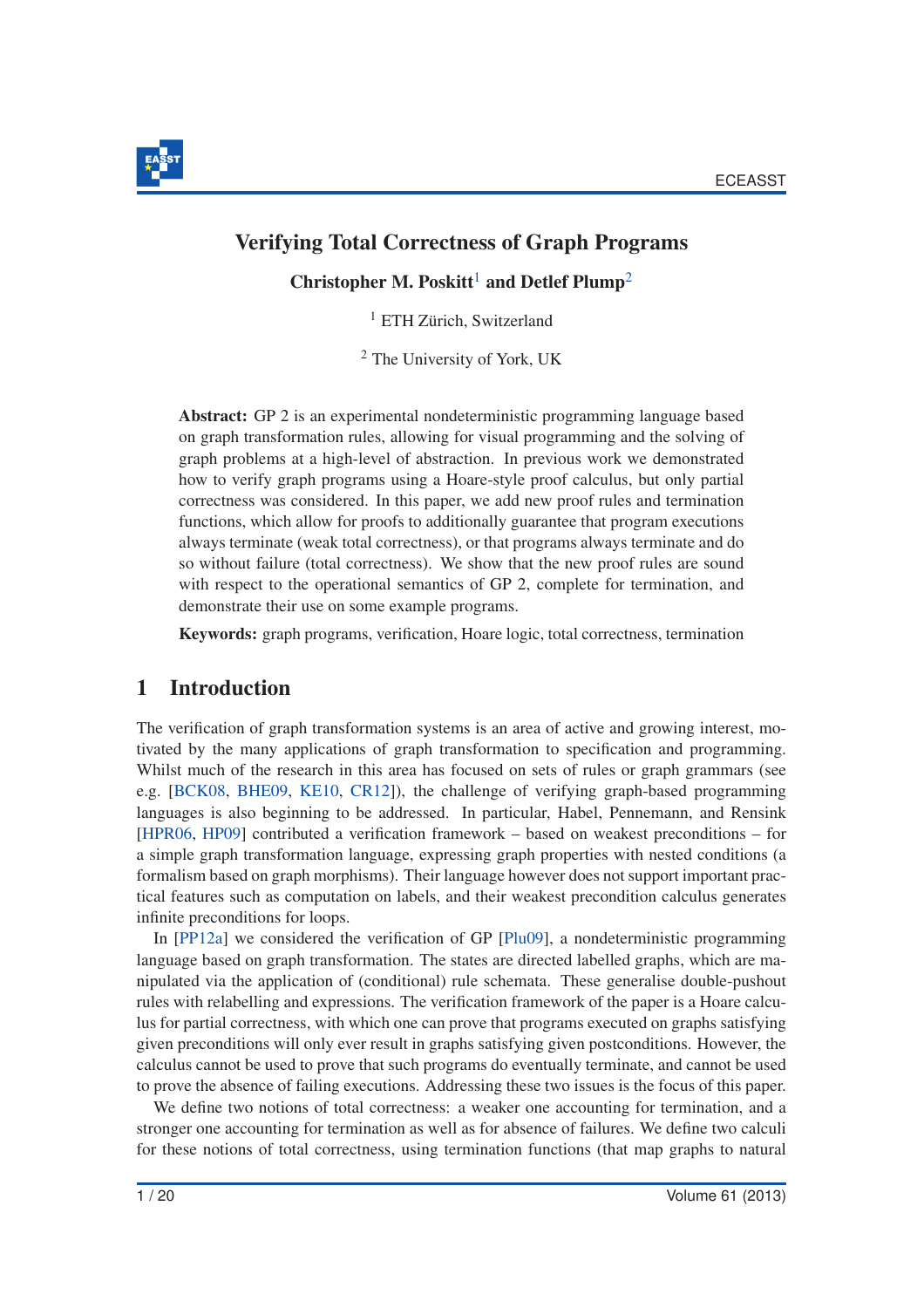

numbers) in the new proof rule for the iteration command. We demonstrate the proof calculi on programs that have loops and potential failure points, before proving the calculi to be sound as well as complete for termination.

In contrast to our previous papers, we present the work here in the setting of GP 2 [\[Plu12\]](#page-20-5) (henceforth referred to as simply GP). This extended version of the language has an improved type system, a marking (shading) mechanism for nodes and edges, a new conditional construct, and a simplified semantics for branching and iteration to support a more efficient implementation. Our previous verification work has been updated in [\[Pos13\]](#page-20-6) to support these new features, but due to space limitations we cannot present all of the revised definitions here. We attempt to make the intuition behind each concept clear, but refer the interested reader to [\[Pos13\]](#page-20-6) for the full technical details and further explanations.

Section [2](#page-2-0) reviews some technical preliminaries. Section [3](#page-4-0) is an informal introduction to graph programs. Section [4](#page-8-0) reviews our assertion language and the partial correctness proof rules of our previous calculus. Section [5](#page-12-0) formalises the notion of (weak) total correctness and presents new proof rules which allow one to prove these properties. Section [6](#page-13-0) demonstrates the use of the new calculi on some example programs. Section [7](#page-17-0) presents a proof that the new calculi are sound for (weak) total correctness, and also a proof that the calculi are complete for termination. Finally, we conclude in Section [8.](#page-19-3)

This paper is a revised and extended version of [\[PP12b\]](#page-20-7).

### <span id="page-2-0"></span>2 Preliminaries

Graph transformation in GP is based on the double-pushout (DPO) approach with relabelling [\[HP02\]](#page-19-4), i.e. an approach in which both node and edge labels can be relabelled. This framework deals with rules containing partially labelled graphs, the definition of which we recall below. In this section we treat the label alphabet as a parameter because we will require two different alphabets for two classes of graphs: "syntactic" graphs labelled with expressions, and "semantic" graphs labelled with lists composed of integers and strings. We also introduce assignments which translate syntactic graphs into semantic graphs.

A *graph* over a label alphabet  $\mathcal{C}$  is a system  $G = (V_G, E_G, s_G, t_G, l_G, m_G)$ , where  $V_G$  and  $E_G$  are finite sets of *nodes* (or *vertices*) and *edges*,  $s_G$ ,  $t_G$ :  $E_G \rightarrow V_G$  are the *source* and *target* functions for edges,  $l_G: V_G \to \mathcal{C}$  is the partial<sup>[1](#page-2-1)</sup> node labelling function and  $m_G: E_G \to \mathcal{C}$  is the (total) edge labelling function (edges can be relabelled by deletion and re-insertion, hence unlabelled edges are not necessary). Given a node *v*, we write  $l_G(v) = \perp$  to express that  $l_G(v)$  is undefined. Graph *G* is *totally labelled* if  $l_G$  is a total function. We write  $\mathcal{G}(\mathcal{C})$  for the set of all totally labelled graphs over  $\mathcal{C}$ , and  $\mathcal{G}(\mathcal{C}_\perp)$  for the set of all graphs over  $\mathcal{C}$ . The *empty graph*, denoted by  $\emptyset$ , has empty node and edge sets.

A *graph morphism g*:  $G \rightarrow H$  between graphs  $G, H$  in  $\mathscr{G}(\mathscr{C}_\perp)$  consists of two functions  $g_V: V_G \to V_H$  and  $g_E: E_G \to E_H$  that preserve sources, targets and labels; that is,  $s_H \circ g_E =$  $g_V \circ s_G$ ,  $t_H \circ g_E = g_V \circ t_G$ ,  $m_H \circ g_E = m_G$ , and  $l_H(g(v)) = l_G(v)$  for all v such that  $l_G(v) \neq \perp$ . Morphism *g* is an *inclusion* if  $g(x) = x$  for all nodes and edges *x*. It is *injective* (*surjective*) if  $g_V$ and *g<sup>E</sup>* are injective (surjective). It is an *isomorphism* if it is injective, surjective, and satisfies

<span id="page-2-1"></span><sup>1</sup> Unlabelled nodes appear in the interfaces of rule schemata to allow relabelling, see [\[PP12a,](#page-20-3) [Pos13\]](#page-20-6).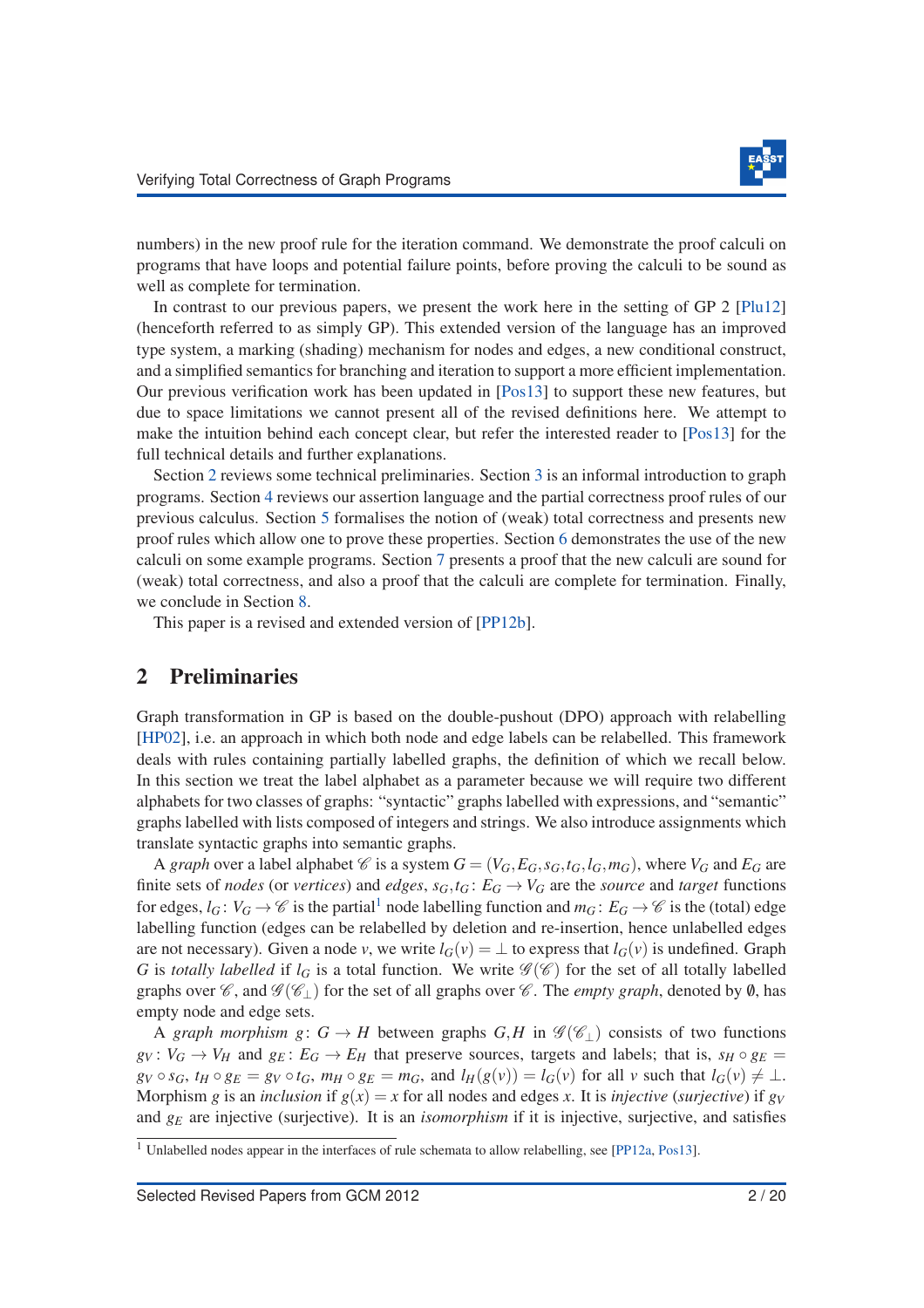

 $l_H(g_V(v)) = \perp$  for all nodes *v* with  $l_G(v) = \perp$ . In this case *G* and *H* are *isomorphic*, which is denoted by  $G \cong H$ .

We consider graphs over two distinct label alphabets. Graph programs and our assertion language contain graphs labelled with expressions, while the graphs on which programs operate are labelled with lists composed of integers and character strings. In both cases nodes and edges can be marked; marked nodes are displayed as shaded, and marked edges are displayed as dashed (see Figure [2\)](#page-5-0). We consider graphs of the first type as syntactic objects and graphs of the second type as semantic objects, and aim to clearly separate these levels of syntax and semantics.

Let  $\mathbb Z$  denote the set of integers and Char a finite set of characters. We fix the label alphabet:

 $\mathscr{L} = (\mathbb{Z} \cup \text{Char}^*)^* \times \mathbb{B}$ 

where  $\mathbb{B} = \{\text{true}, \text{false}\},$  i.e. all sequences over integers and character strings, along with a Boolean value indicating whether the node or edge is marked or not. Occasionally we will refer only to the list component  $(\mathbb{Z} \cup \text{Char}^*)^*$ , which shall be denoted by  $\mathbb{L}$ .

The other label alphabet we are using, Label, consists of a mark component and (colon delimited) sequences of arithmetical expressions and strings. These may contain variables from a set denoted by VarId. Variables represent values in  $\mathbb{L}$ , i.e. lists, and can be constrained in rule schemata to represent integers, strings, or atoms (an integer or a string). These types correspond to the semantic domains in Figure [1,](#page-3-0) in which we identify atoms and unit-length lists to establish a subtype hierarchy.

<span id="page-3-0"></span>

Figure 1: Subtype hierarchy for lists

We write  $\mathscr{G}(Label)$  to denote the set of all graphs labelled over Label (grammars defining the label alphabet are given in [\[Plu12,](#page-20-5) [Pos13\]](#page-20-6)). Examples of list components of labels in  $\mathscr{G}($ Label) include  $x \times 5$  and "root": y (the variable x may only be instantiated to integers, whereas y be instantiated to any value in L, unless otherwise constrained).

Each graph in  $\mathscr{G}(Label)$  represents a possibly infinite set of graphs in  $\mathscr{G}(\mathscr{L})$ . The latter are obtained by instantiating variables with values from L and evaluating expressions. An *assignment* is a partial function  $\alpha$ : VarId  $\rightarrow \mathbb{L}$ . For a rule schema (see the next section),  $\alpha$  must satisfy for all variables x with type int (resp. string, atom, list),  $\alpha(x) \in \mathbb{Z}$  (resp. Char $^*$ ,  $\mathbb{Z} \cup$ Char $^*$ , L). For assertions (see Section [4\)](#page-8-0), we require that  $\alpha$  is *well-typed* for the expressions to which it is applied, i.e. it assigns values to variables of types determined by their contexts. For example, a well-typed assignment for  $x+y:z$  (with + interpreted as addition) must map x, y to integers.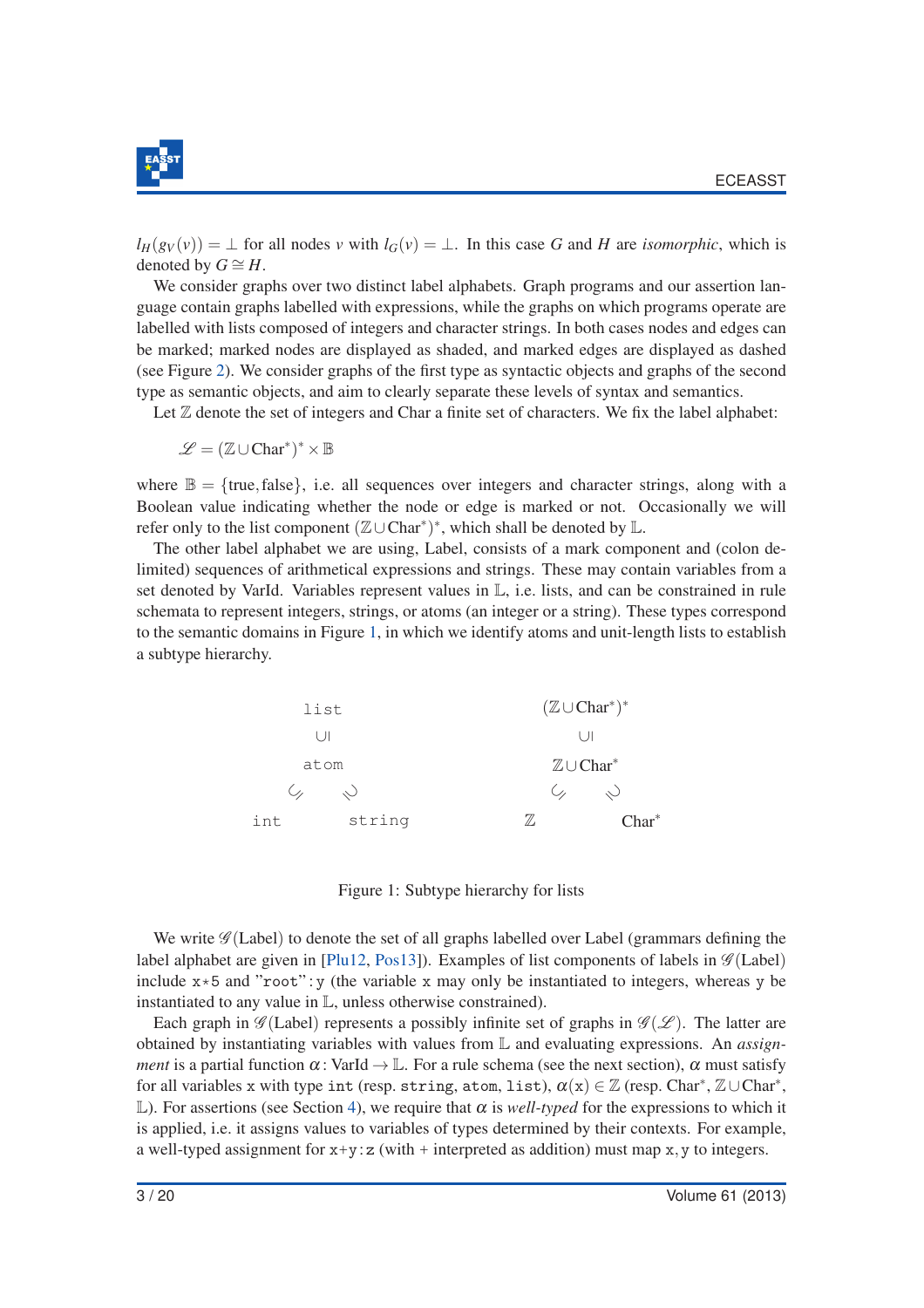

Given a (well-typed) assignment  $\alpha$  and label  $(e b)$  with  $e a$  list and  $b \in \mathbb{B}$ , we define  $(e b)^{\alpha} =$  $(e^{\alpha}, b)$  where the value  $e^{\alpha} \in \mathbb{L}$  is inductively defined as follows. If *e* is the empty list, then  $e^{\alpha}$ is the empty sequence. If  $e$  is a numeral or a sequence of characters, then  $e^{\alpha}$  is the integer or character string represented by *e*. (Note that the empty list and empty character string are distinct values.) If *e* is a variable identifier, then  $e^{\alpha} = \alpha(e)$ . For arithmetic and string expressions,  $e^{\alpha}$  is defined inductively in the usual way. Finally, if *e* has the form  $e_1 : e_2$  with  $e_1, e_2$  list expressions, then  $e^{\alpha} = e_1^{\alpha} e_2^{\alpha}$  (the concatenation of the sequences  $e_1^{\alpha}$  and  $e_2^{\alpha}$ ). Given a graph *G* in  $\mathscr{G}$ (Label) and an assignment  $\alpha$  well-typed for all expressions in *G*, we write  $G^{\alpha}$  for the graph in  $\mathscr{G}(\mathscr{L})$  that is obtained from *G* by replacing each label *l* with  $l^{\alpha}$  (note that  $G^{\alpha}$  has the same nodes, edges, source and target functions as *G*). If  $g: G \to H$  is a graph morphism with  $G, H \in \mathscr{G}$  (Label), then *g*<sup>α</sup> denotes the morphism  $\langle g_V, g_E \rangle$ :  $G^{\alpha} \rightarrow H^{\alpha}$ .

*Remark* 1 In [\[Plu12\]](#page-20-5), variables belong to one of four distinct sets of variables – one set for each type – and assignments are families of mappings from the these sets to the appropriate semantic domains. We use a different definition in this paper, taking all variables to be members of the set VarId, and interpreting type declarations in rule schemata as constraints on possible assignments. This definition allows us to treat variables in rule schemata and our assertion language more uniformly, simplifying the presentation of this paper. Additionally, though GP 2 introduced indegree and outdegree functions in expressions, we do not consider them in this paper, as applicability properties of rule schemata that use them cannot be expressed by our assertion language.  $\Box$ 

# <span id="page-4-0"></span>3 Graph Programs

We introduce graph programs informally and by example in this section. For technical details, further examples, and more discussion on the operational semantics, refer to [\[Plu12\]](#page-20-5).

The "building blocks" of graph programs are (conditional) rule schemata: a program is essentially a list of declarations of (conditional) rule schemata together with a command sequence for controlling their application. Rule schemata generalise graph transformation rules, in that labels contain (sequences of) expressions and relabelling is supported. Expressions may contain variables, which in rule schemata are associated with types integer, string, atom, or list, constraining the possible mappings for assignments. Conditional rule schemata further constrain assignments with a condition: one use is in requiring relations between expressions (e.g.  $x < y + z$ ), but they can also be used to require (the absence of) edges between nodes in a match (e.g. not edge(1,2)). As the values of variables at execution are determined by graph matching, we require that expressions in the left graph have a simple shape: (1) expressions contain no arithmetic operators; (2) expressions contain at most one occurrence of a list variable; and (3) each string expression contains at most one occurrence of a string variable.

In Figure [2](#page-5-0) we give an example of a conditional rule schema and a possible application of it. The first row of the diagram (in the box) contains the conditional rule schema. There is an identifier, here bridge, and a declaration of variables with their types. The left- and right-hand graphs describe the rule with the small numbers indicating which nodes correspond to each other. Here, bridge is applied to a path of length two across nodes in which only the first is marked, and across unmarked string-labelled edges, provided that there is not already a direct edge from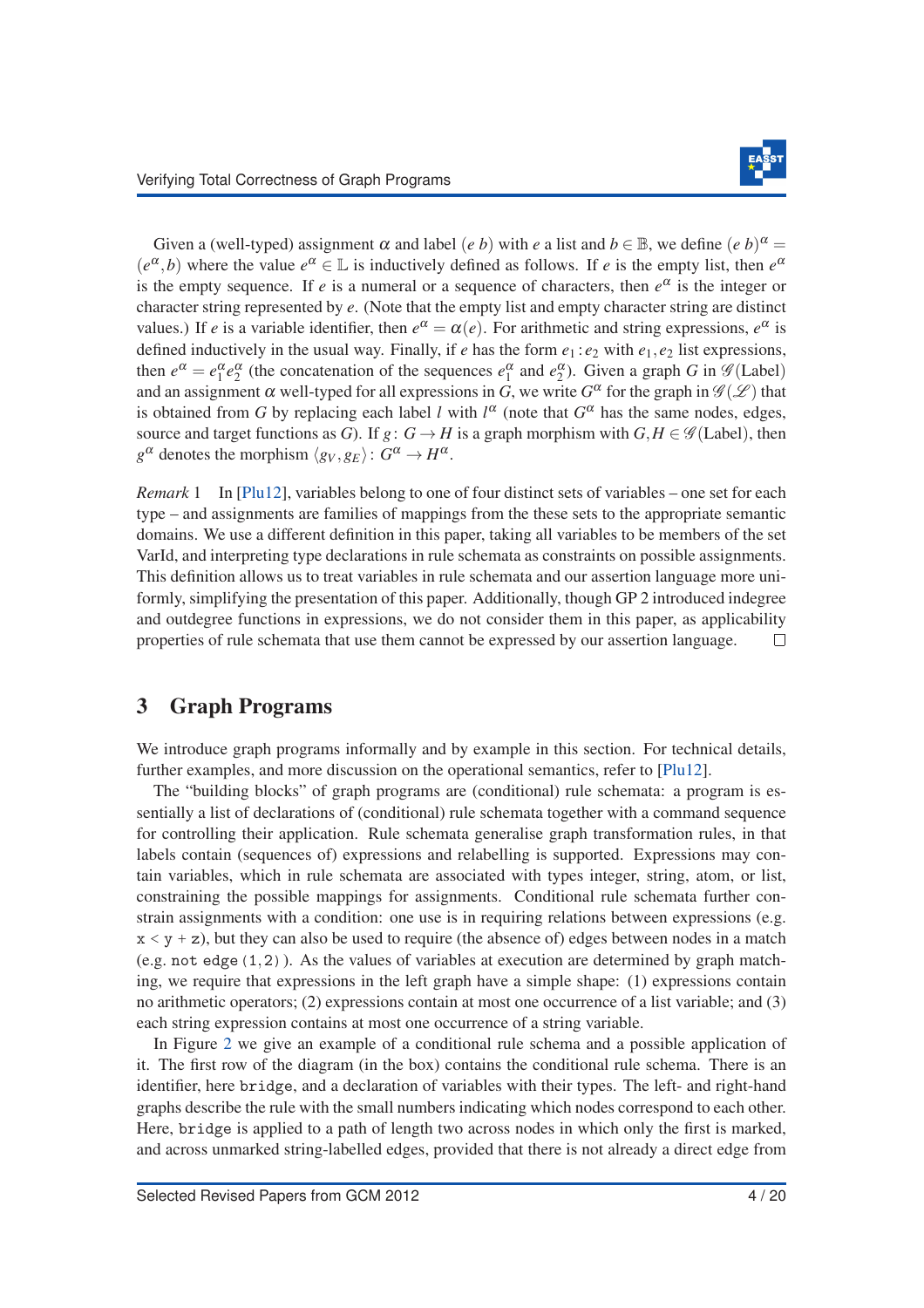

the first node to the third (as per the condition). The effect of applying bridge is to add a marked edge from the first node to the third, removing the mark from the former whilst adding a mark to the latter, and taking the composition of their list components for the new edge. The conditional rule schema describes an infinite number of "concrete" graph transformation rules with labels fitting the pattern described by the schema. The second row of the diagram shows one such rule, obtained by evaluating expressions according to the assignment:

$$
\alpha = \{ \mathtt{a} \mapsto ``\mathtt{AB"} , \mathtt{b} \mapsto ``\mathtt{BC"} , \mathtt{x} \mapsto 0 : 1 : 2, \mathtt{y} \mapsto 3, \mathtt{z} \mapsto 4 \}
$$

which adheres to the constraints of the type declaration. The bottom row shows an application of bridge to a graph via the same assignment  $\alpha$  and an injective morphism g. It is applied in the double-pushout approach with relabelling [\[HP02\]](#page-19-4), which intuitively means that nodes can be relabelled in an arbitrary context (edges can simply be deleted and reinserted with the new labels), and that the application is side-effect free (i.e. it is forbidden to delete a node unless the rule schema explicitly deletes all edges it is incident to).

<span id="page-5-0"></span>

Figure 2: A conditional rule schema and a possible application of it

The application of a rule schema *r* to a graph  $G \in \mathcal{G}(\mathcal{L})$  that yields a graph isomorphic to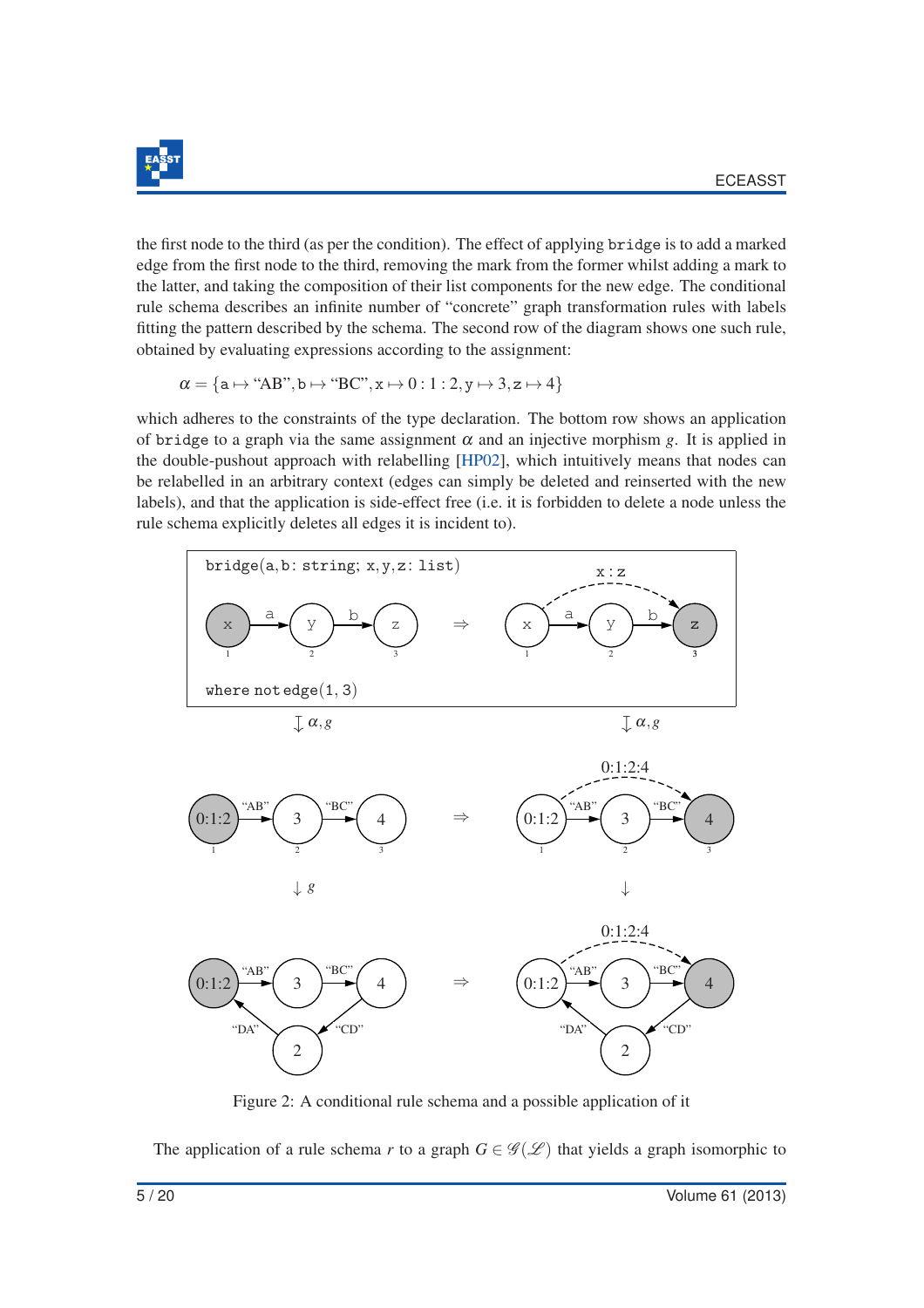

 $H \in \mathscr{G}(\mathscr{L})$ , denoted  $G \Rightarrow rH$ , proceeds roughly as follows:

- 1. Match the left graph *L* of *r* with a subgraph of *G*, ignoring labels, by means of a so-called premorphism  $g: L \to G$ . (A premorphism is a graph morphism that does not need to preserve labels.)
- 2. Check whether there is an assignment  $\alpha$  of values to all the variables in *r* (adhering to the declared types) such that after evaluating the expressions in *L*, *g* is label-preserving.
- 3. If *r* is a conditional rule schema, check that the condition evaluates to true with respect to  $\alpha$  and *g* (conditions are evaluated in the obvious way, with edge (*m*,*n*)  $\alpha$ <sup>*,g*</sup> = true for node identifiers *m*, *n* if and only if there is an edge with source  $g_V(m)$  and target  $g_V(n)$ .
- 4. Apply the rule  $r^{\alpha}$  (obtained from *r* by evaluating<sup>[2](#page-6-0)</sup> all expressions in the left and right graph) to *G* with match *g* via the double-pushout approach with relabelling.

We also write  $G \Rightarrow_{\mathscr{R}} H$  for a set of (conditional) rule schemata  $\mathscr{R}$  if there is some  $r \in \mathscr{R}$  such that  $G \Rightarrow_r H$ .

Declarations of (conditional) rule schemata are, in graph programs, applied according to a number of simple control constructs. GP provides non-deterministic choice, sequential composition, conditional constructs, and as-long-as-possible iteration. We demonstrate these informally with two example programs.

The program colouring in Figure [3](#page-7-0) produces a colouring (assignment of integers to nodes such that adjacent nodes have different colours), provided that the input graph consists of unmarked items only, and the list components of nodes are atomic. Colours are recorded as socalled tags, i.e. information stored in a label by extending the list component.

The program initially colours each node with 0 by applying the rule schema init as long as possible, using the iteration operator '!'. It then repeatedly increments the target colour of edges with the same colour at both ends. Note that this process is nondeterministic: Figure [3](#page-7-0) shows two possible executions.

The program reachable? in Figure [4](#page-8-1) checks whether or not there is a path from one distinguished node (tagged with 1) to another (tagged with 2), again provided that the input graph contains unmarked items only and the list components of nodes are atoms (except for the distinguished nodes). An execution of reachable? returns the original input graph if there exists such a path, otherwise it returns the same graph but with an additional edge linking the distinguished nodes. With propagate!, the program iteratively tags nodes with 0 that are reachable from the 1-tagged node. An if-then-else conditional is then encountered: if its "guard" reachable can be applied (to a copy of the graph), then skip is executed; otherwise addlink. The idea is as follows: if reachable can be applied, then there must be a tagged node adjacent to the second distinguished node, indicating the existence of a path. In this case, skip is applied which does not change the graph. If reachable cannot be applied, then there must not exist a path, and so addlink is applied to add an edge directly between the distinguished nodes. In both cases, the 0-tags used in the computation are removed by the iteration of undo.

<span id="page-6-0"></span> $\sqrt{2}$  The evaluation of full GP 2 expressions (with in- and outdegree functions) depends on *g* as well as  $\alpha$ .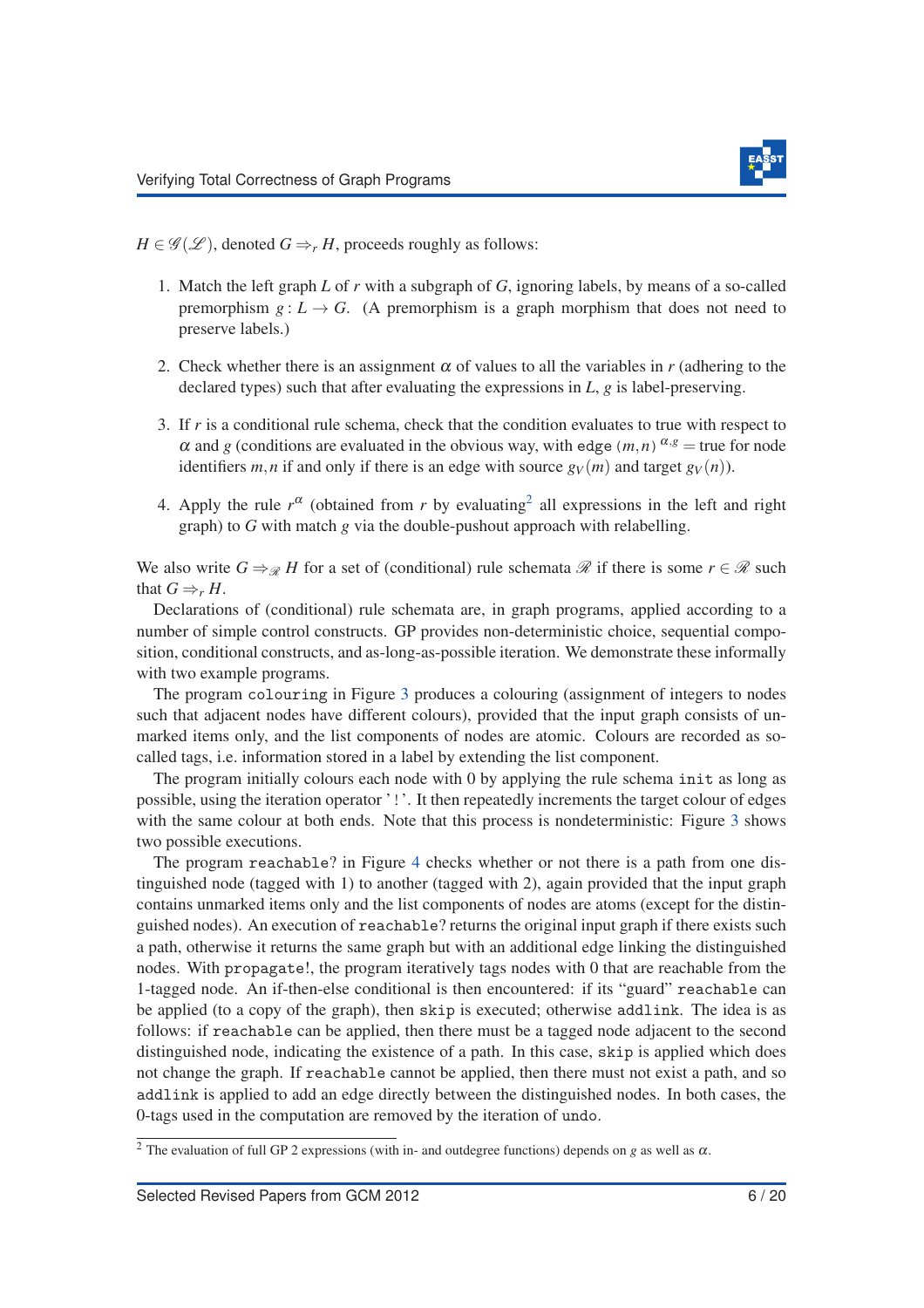

<span id="page-7-0"></span>

Figure 3: The program colouring and two of its executions

The formal semantics of GP is given in the style of structural operational semantics. Inference rules inductively define a small-step transition relation  $\rightarrow$  on *configurations*. In our setting, a configuration is either a command sequence (ComSeq) together with a graph (i.e. an unfinished computation), just a graph, or the special element fail (representing a failure state). The meaning of graph programs is summarised by a semantic function  $\llbracket \cdot \rrbracket$ , which assigns to every program *P* the function  $\llbracket P \rrbracket$  mapping an input graph *G* to the set of all possible results of running *P* on *G*. The result set may contain, besides proper results in the form of graphs, the special values fail and ⊥. The value fail indicates a failed program run whilst ⊥ indicates a non-terminating or stuck computation. The *semantic function*  $\llbracket \cdot \rrbracket$ : ComSeq  $\rightarrow (\mathscr{G}(\mathscr{L}) \rightarrow 2^{\mathscr{G}(\mathscr{L}) \cup \{\text{fail}, \bot\}})$  is defined by:

$$
[\![P]\!]G = \{ X \in (\mathcal{G}(\mathcal{L}) \cup \{\text{fail}\}) \mid \langle P, G \rangle \stackrel{+}{\to} X \} \cup \{ \perp \mid P \text{ can diverge or get stuck from } G \}
$$

where *P* can diverge from *G* if there is an infinite sequence  $\langle P, G \rangle \rightarrow \langle P_1, G_1 \rangle \rightarrow \langle P_2, G_2 \rangle \rightarrow \dots$ and *P can get stuck from G* if there is a terminal configuration  $\langle Q, H \rangle$  such that  $\langle P, G \rangle \rightarrow^* \langle Q, H \rangle$ where the rest program *Q* cannot be executed because no inference rule is applicable. A program can get stuck if it contains a non-terminating subprogram in a loop or in a conditional.

Figure [5](#page-9-0) shows the inference rules of commands in GP 2. Each rule consists of a premise and a conclusion separated by a horizontal bar. Both parts contain meta-variables for command sequences and graphs, where  $\Re$  stands for a rule schema set call,  $C, P, P', Q$  stand for command sequences, and  $G$ , *H* stand for graphs in  $\mathscr{G}(\mathscr{L})$ . Meta-variables are considered to be universally quantified. The notation  $G \nightharpoonup_{\mathscr{R}}$  expresses that for graph *G* in  $\mathscr{G}(\mathscr{L})$  there is no graph *H* such that  $G \Rightarrow_{\mathcal{R}} H$ . Derived commands such as skip can be expressed by semantically equivalent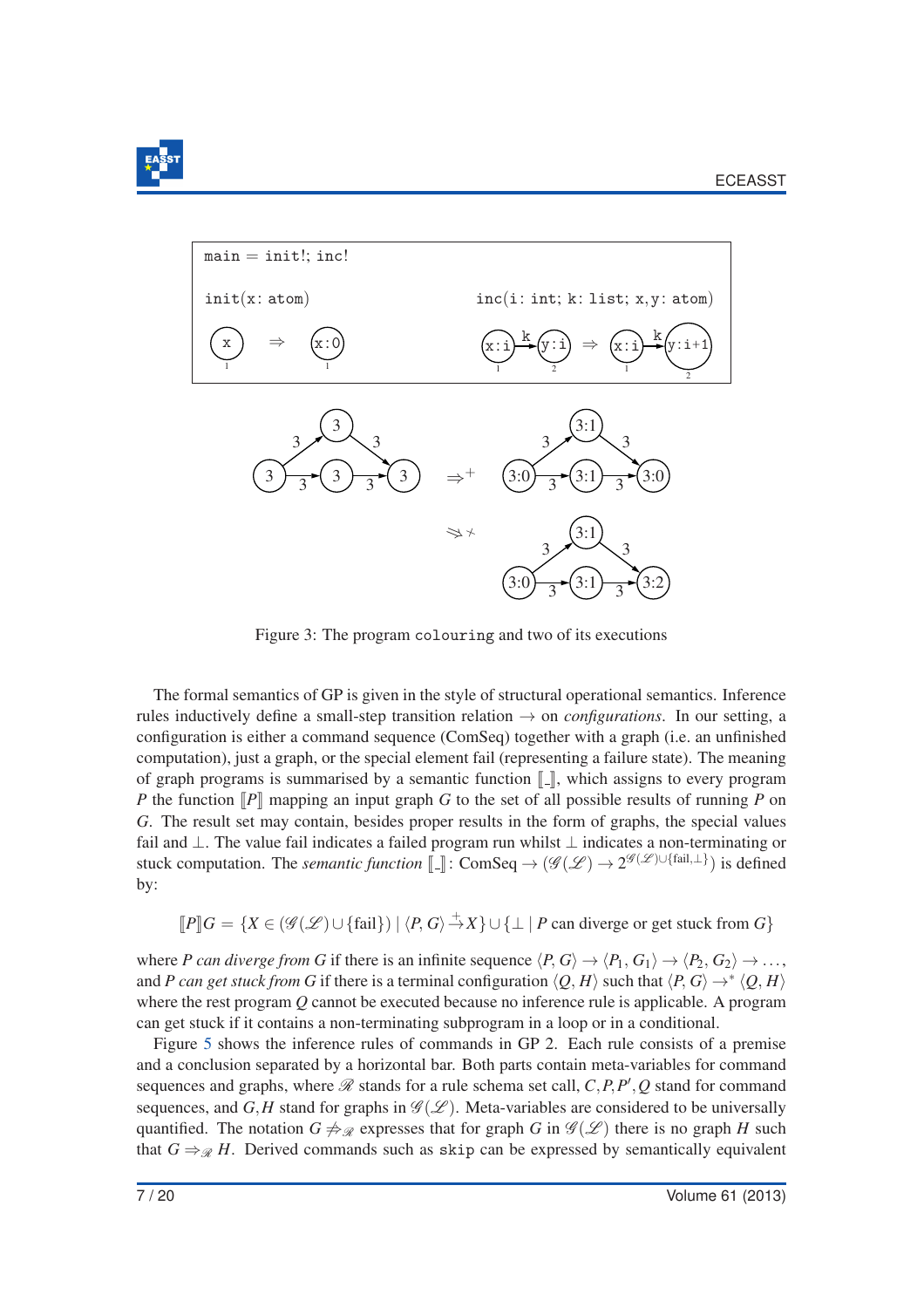

<span id="page-8-1"></span>

Figure 4: The program reachable?

programs made up of core commands only (in this case, the rule schema  $\emptyset \Rightarrow \emptyset$ ). We refer to [\[Plu12\]](#page-20-5) for details.

# <span id="page-8-0"></span>4 Proving Partial Correctness

In this section we first review E-conditions, the assertion language of our proof calculi. Then, we review the partial correctness proof calculus presented in previous work (updated for GP 2, e.g. the new [try] proof rule).

<span id="page-8-2"></span>*Nested graph conditions with expressions* (or *E-conditions*) are a morphism-based formalism for expressing both structural properties of graphs and properties about their labels. E-conditions [\[PP12a\]](#page-20-3) extend the nested conditions of [\[HPR06\]](#page-20-1) with expressions for labels and *assignment constraints*, which are simple Boolean expressions used to restrict the instantiations of variables to values of particular types, or values that hold in particular relations. A simple example of an E-condition is:

 $\neg \exists (\bigcirc x) | \text{int}(x))$ 

which is satisfied by graphs that do not have any unmarked integer-labelled nodes. The formalism combines logical quantifiers with graph structure and constraints on labels: E-conditions demand the (non-)existence of particular subgraphs, subject to some constraint on the labels (the vertical bar can be read as "such that"). More generally, the formalism exploits nesting to allow universally quantified expressions. For example,

$$
\forall (\bigcirc \limits_1 \mid \mathtt{atom}\left( \mathtt{x} \right), \exists (\bigcirc \limits_1 \bigcirc \limits_1) \vee \exists (\bigcirc \limits_1 \bigcirc \limits_1)
$$

which expresses that every unmarked atom-labelled node is incident to a loop. Here, the number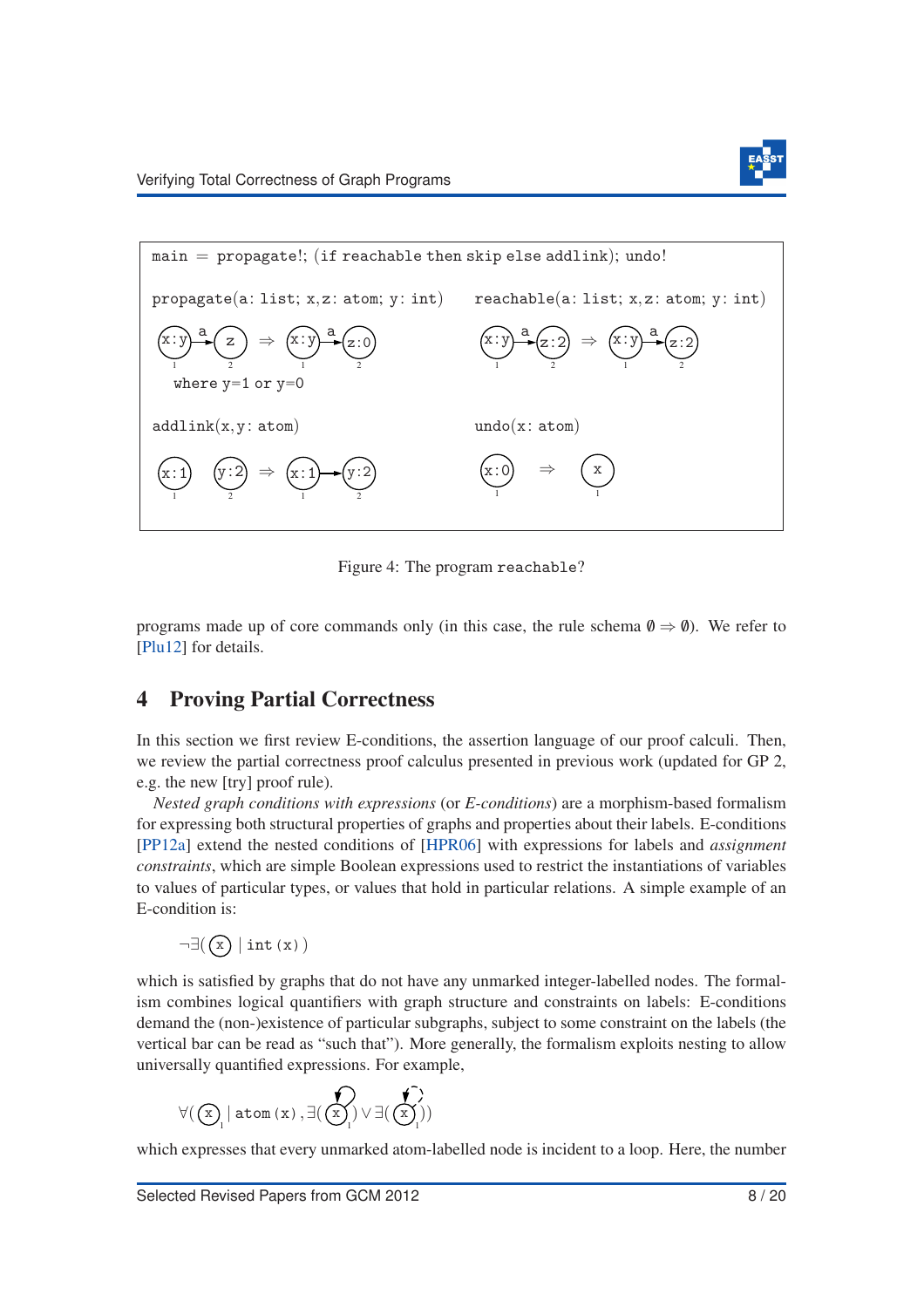

<span id="page-9-0"></span>
$$
[call_1] \frac{G \Rightarrow_{\mathcal{R}} H}{\langle \mathcal{R}, G \rangle \to H}
$$
\n
$$
[seq_1] \frac{\langle P, G \rangle \to \langle P', H \rangle}{\langle P, Q, G \rangle \to \langle P', Q, H \rangle}
$$
\n
$$
[seq_2] \frac{\langle P, G \rangle \to H}{\langle P, Q, G \rangle \to \langle Q, H \rangle}
$$
\n
$$
[seq_3] \frac{\langle P, G \rangle \to fail}{\langle P, Q, G \rangle \to fail}
$$
\n
$$
[if_1] \frac{\langle C, G \rangle \to \pm H}{\langle \text{if } C \text{ then } P \text{ else } Q, G \rangle \to \langle P, G \rangle}
$$
\n
$$
[if_2] \frac{\langle C, G \rangle \to \pm H}{\langle \text{if } C \text{ then } P \text{ else } Q, G \rangle \to \langle Q, G \rangle}
$$
\n
$$
[try_1] \frac{\langle C, G \rangle \to \pm H}{\langle \text{try } C \text{ then } P \text{ else } Q, G \rangle \to \langle P, H \rangle}
$$
\n
$$
[try_2] \frac{\langle C, G \rangle \to \pm \text{fail}}{\langle \text{try } C \text{ then } P \text{ else } Q, G \rangle \to \langle Q, G \rangle}
$$
\n
$$
[align_1] \frac{\langle P, G \rangle \to \pm H}{\langle P, G \rangle \to \langle P, H \rangle}
$$
\n
$$
[align_2] \frac{\langle P, G \rangle \to \pm \text{fail}}{\langle P, G \rangle \to G}
$$
\n
$$
[align_1] \frac{\langle P, G \rangle \to \pm H}{\langle P, G \rangle \to \langle P, H \rangle}
$$
\n
$$
[align_2] \frac{\langle P, G \rangle \to \pm \text{fail}}{\langle P, G \rangle \to G}
$$

Figure 5: Inference rules for core commands

identifies the nodes as being the same; the nesting adds more detail about the required context of the particular subgraph.

Similarly to rule schemata, in checking whether a graph satisfies a property described by an E-condition, a suitable assignment  $\alpha$  must be found for the label expressions and assignment constraint. Note however that unlike in rule schemata, we are not declaring types for variables, but rather using predicates about types within assignment constraints. For example, we could write not int  $(x)$  as an assignment constraint, or even omit type predicates completely.

Due to space limitations we do not give a formal syntax or semantics of assignment constraints (we refer the reader to [\[PP12a,](#page-20-3) [Pos13\]](#page-20-6)) – there are several examples in this paper however. Example [1](#page-10-0) includes a simple assignment constraint,  $x > y$ . An assignment is well-typed for this if it maps both x and y to integers. Such an assignment constraint  $\gamma$  is evaluated with respect to a well-typed assignment  $\alpha$ , denoted  $\gamma^{\alpha}$ , by instantiating variables with the values given by  $\alpha$  and then replacing function and relation symbols with the obvious functions and relations.

In our formal definition of E-conditions, the part of the formalism immediately after each quantifier is a morphism – not simply a graph. In our examples, we draw only the codomains; in general there are chains of morphisms along the nesting (starting from the empty graph in this paper). We discuss this aspect of E-conditions in more detail shortly.

**Definition 1** (E-condition) An *E-condition c* over a graph *P* is of the form true or  $\exists (a | \gamma, c'),$ where  $a: P \hookrightarrow C$  is an injective graph morphism with  $P, C \in \mathscr{G}(\text{Label})$ ,  $\gamma$  is an assignment constraint, and c' is an E-condition over C. Boolean formulae over E-conditions over P yield Econditions over *P*, that is,  $\neg c$  and  $c_1 \wedge c_2$  are E-conditions over *P* if  $c$ ,  $c_1$ ,  $c_2$  are E-conditions over *P*.  $\Box$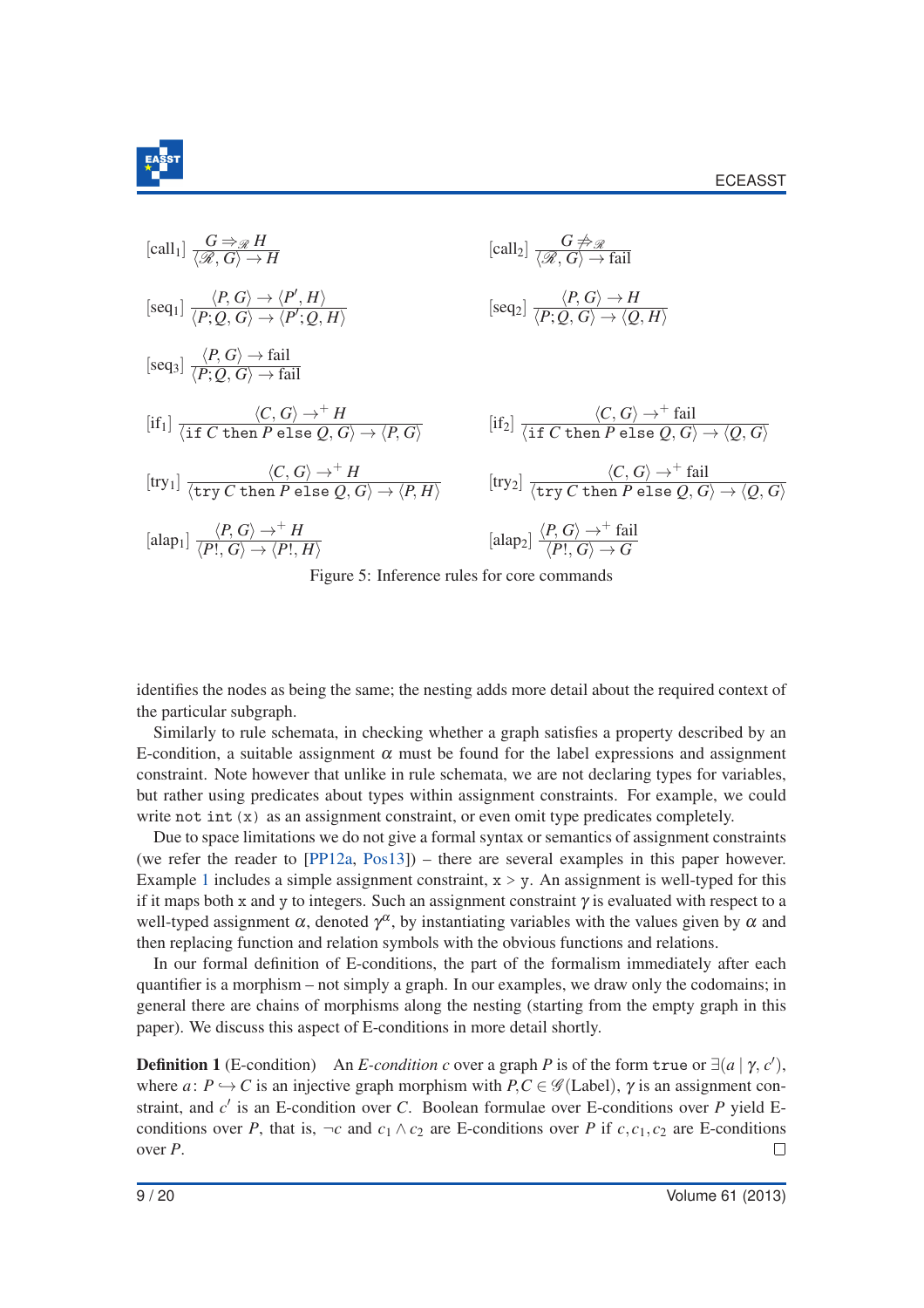In order to define the satisfaction relation for E-conditions, we first define substitutions to allow the replacement of variables with lists (this is used to enforce equal assignment of variables in the nesting of E-conditions). A *substitution* is a partial function  $\sigma$ : VarId  $\rightarrow$  List. Given a label  $(e b)$  with *e* a list and *b* a mark,  $\sigma$  is *well-typed* for *e* if it does not replace variables in arithmetic (resp. string) expressions with string (resp. arithmetic) expressions. In this case, the list  $e^{\sigma}$  is obtained from *e* by replacing every variable x for which  $\sigma$  is defined with  $\sigma(x)$  (if  $\sigma$  is not defined for a variable x, then  $x^{\sigma} = x$ ). Given a graph *G* in  $\mathscr{G}($ Label) such that  $\sigma$  is well-typed for all lists in *G*, we write  $G^{\sigma}$  for the graph in  $\mathscr{G}($ Label) that is obtained by replacing each list *e* with  $e^{\sigma}$ . If *g*:  $G \rightarrow H$  is a graph morphism between graphs in  $\mathscr{G}$  (Label), then  $g^{\sigma}$  denotes the morphism  $\langle g_V, g_E \rangle$ :  $G^{\sigma} \to H^{\sigma}$ . A substitution  $\sigma$ : VarId  $\to$  List can be applied to an assignment constraint  $\gamma$ , if it is well-typed for all expressions in  $\gamma$ . The resulting assignment constraint, denoted by γ σ , is simply γ with each expression *e* replaced by *e* σ .

Given an assignment  $\alpha$ : VarId  $\rightarrow \mathbb{L}$ , the *substitution*  $\sigma_{\alpha}$ : VarId  $\rightarrow$  List *induced by*  $\alpha$  maps every variable x to the expression that is obtained from  $\alpha(x)$  by replacing integers and strings with their syntactic counterparts. For example, if  $\alpha(x)$  is the integer 23, then  $\sigma_{\alpha}(x)$  is 23 (the syntactic digits). Consider another example: if  $\alpha(x)$  is the sequence 56: "a": "bc", where 56 is an integer and "a" and "bc" are strings, then  $\sigma_{\alpha}(x) = 56$ : "a": "bc".

The *satisfaction* of E-conditions by injective graph morphisms between graphs in  $\mathscr{G}(\mathscr{L})$  is defined inductively. Every such morphism satisfies the E-condition true. An injective graph morphism  $s: S \hookrightarrow G$  with  $S, G \in \mathscr{G}(\mathscr{L})$  *satisfies* the E-condition  $c = \exists (a: P \hookrightarrow C | \gamma, c')$ , denoted  $s \models c$ , if there exists an assignment  $\alpha$  that is well-typed for all expressions in *P*,*C*,  $\gamma$  and is undefined for variables present only in  $c'$ , such that  $S = P^{\alpha}$ , and such that there is an injective graph morphism  $q: C^{\alpha} \hookrightarrow G$  with  $q \circ a^{\alpha} = s$ ,  $\gamma^{\alpha} =$  true, and  $q \models (c')^{\sigma_{\alpha}}$ . Here,  $\sigma_{\alpha}$  is the substitution induced by  $\alpha$ , which we require to be well-typed for all expressions in  $c'$ . If such an assignment  $\alpha$  and morphism *q* exist, we say that *s satisfies* c by  $\alpha$ , and write  $s \models_{\alpha} c$ . The satisfaction of Boolean formulae over E-conditions is defined inductively, in the obvious way.

For brevity, we write false for ¬true,  $\exists (a\mid \gamma)$  for  $\exists (a\mid \gamma, \texttt{true}),$   $\exists (a, c')$  for  $\exists (a\mid \texttt{true}, c'),$ and  $\forall (a \mid \gamma, c')$  for  $\neg \exists (a \mid \gamma, \neg c')$ . In our examples, when the domain of morphism  $a: P \hookrightarrow C$  can unambiguously be inferred, we write only the codomain *C*. For instance, an E-condition  $\exists(\emptyset \rightarrow$  $C, \exists (C \hookrightarrow C')$  can be written as  $\exists (C, \exists (C'))$ , where the domain of the outermost morphism is the empty graph, and the domain of the nested morphism is the codomain of the encapsulating E-condition's morphism.

<span id="page-10-0"></span>An E-condition over a graph morphism whose domain is the empty graph is referred to as an *E-constraint*.

*Example* 1 The E-constraint  $\forall (\circled{x_1^R} \in \mathcal{D}_2)$  $\bigotimes_{2} | x > y, \exists (\bigotimes_{1}^{k} \bigotimes_{2} y)$  $\left(\frac{k}{k}\right)$  (3)) expresses that every pair of unmarked integer-labelled nodes linked by an unmarked edge with the source label greater than the target label, has an unmarked loop incident to the source node. The (fully) unabbreviated version of the E-constraint is as follows:

$$
\neg \exists (\emptyset \hookrightarrow \textcircled{x}_{1} \overset{k}{\longrightarrow} \textcircled{y}_{2} \mid x > y, \neg \exists (\textcircled{x}_{1} \overset{k}{\longrightarrow} \textcircled{y}_{2} \hookrightarrow \textcircled{x}_{1}^{1} \overset{k}{\longrightarrow} \textcircled{y}_{2} \mid \text{true}, \text{true})).
$$

A graph *G* in  $\mathscr{G}(\mathscr{L})$  satisfies an E-constraint *c*, denoted  $G \models c$ , if the morphism  $\emptyset \hookrightarrow G$ satisfies *c*.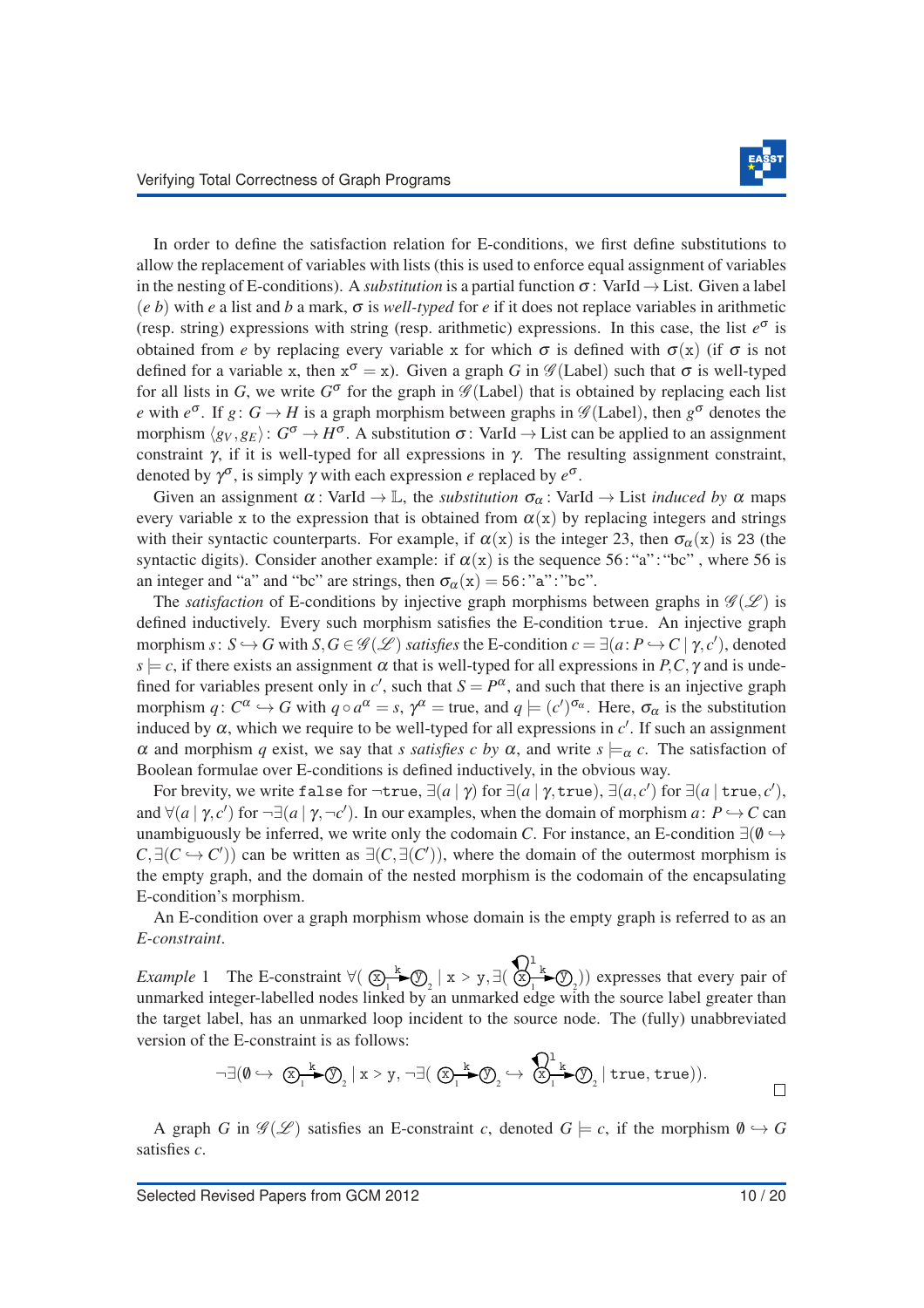

**Definition 2** (Partial correctness) A graph program *P* is *partially correct* with respect to a precondition *c* and postcondition *d* (both of which are E-constraints), denoted  $\models_{par} {c} P {d}$ , if for every graph *G* ∈  $\mathcal{G}(\mathcal{L})$ , *G*  $\models$  *c* implies *H*  $\models$  *d* for every graph *H* in  $\llbracket P \rrbracket$ *G*.  $\Box$ 

In [\[PP12a\]](#page-20-3) we defined axioms and inference rules for proving partial correctness specifications about graph programs. These are given in Figure [6](#page-11-0) (with [try] new for GP 2), where  $r$  (resp.  $\mathcal{R}$ ) ranges over conditional rule schemata (resp. sets of conditional rule schemata),  $c, c', d, d', e, inv$ over E-constraints, and *P*,*Q* over graph programs. Together, the axioms and rules define a proof system for partial correctness. If a Hoare triple  $\{c\}$  *P*  $\{d\}$  can be proved via the axioms and inference rules (by constructing a proof tree, as in Section [6\)](#page-13-0), we write  $\vdash_{\text{par}} \{c\}$  *P*  $\{d\}$ . The proof system is sound in the sense of partial correctness, that is,  $\vdash_{par} \{c\} P \{d\}$  implies  $\models_{par} \{c\} P \{d\}$ (see [\[PP12a\]](#page-20-3) for GP 1, and [\[Pos13\]](#page-20-6) for an analogous GP 2 proof).

<span id="page-11-0"></span>[ruleapp] 
$$
\frac{}{\text{[ruleapp] } \left\{ \text{Pre}(r,c) \right\} r \{c\} }
$$
 [nonapp]  $\frac{}{\text{[open] } \left\{ \text{--App}(\mathcal{R}) \right\} \mathcal{R} \{ \text{false} \}}$ 

[ruleset] 
$$
\frac{\{c\} \ r \{d\} \text{ for each } r \in \mathcal{R}}{\{c\} \mathcal{R} \{d\}}
$$
 [!]  $\frac{\{\text{inv}\} \mathcal{R} \{\text{inv}\}}{\{\text{inv}\} \mathcal{R}! \{\text{inv}\} \wedge \neg \text{App}(\mathcal{R})\}}$ 

[comp] 
$$
\frac{\{c\} P \{e\}, \{e\} Q \{d\}}{\{c\} P; Q \{d\}}
$$
 [cons]  $\frac{c \Rightarrow c', \{c'\} P \{d'\}, d' \Rightarrow d}{\{c\} P \{d\}}$ 

$$
[if] \frac{\{c \land \mathrm{App}(\mathscr{R})\} P \{d\}, \{c \land \neg \mathrm{App}(\mathscr{R})\} Q \{d\}}{\{c\} \text{ if } \mathscr{R} \text{ then } P \text{ else } Q \{d\}}
$$

$$
[try] \frac{\{c \land \mathrm{App}(\mathscr{R})\} \mathscr{R}; P \{d\}, \{c \land \neg \mathrm{App}(\mathscr{R})\} Q \{d\}}{\{c\} \mathrm{try} \mathscr{R} \mathrm{ then } P \mathrm{ else } Q \{d\}}
$$

#### Figure 6: Partial correctness proof rules for core commands

Two transformations – App and Pre – appear in the axioms and rules. Intuitively, App takes as input a set  $\mathcal R$  of conditional rule schemata, and transforms it into an E-condition satisfied only by graphs for which at least one rule schema in  $\mathcal R$  is applicable. Pre on the other hand constructs an E-condition such that if  $G \models \text{Pre}(r, c)$ , and the application of r to G results in a graph H, then  $H \models c$ . Formal constructions of the transformations are omitted from this paper, but can be found in [\[PP12a\]](#page-20-3) for GP 1 (and for GP 2, in [\[Pos13\]](#page-20-6)).

We remark that the proof system is for a strict subset of graph programs. Specifically, as-longas-possible iteration can only be applied to sets of rule schemata, and the guards of conditionals are restricted to sets of rule schemata (in both cases the semantics of GP allows arbitrary pro-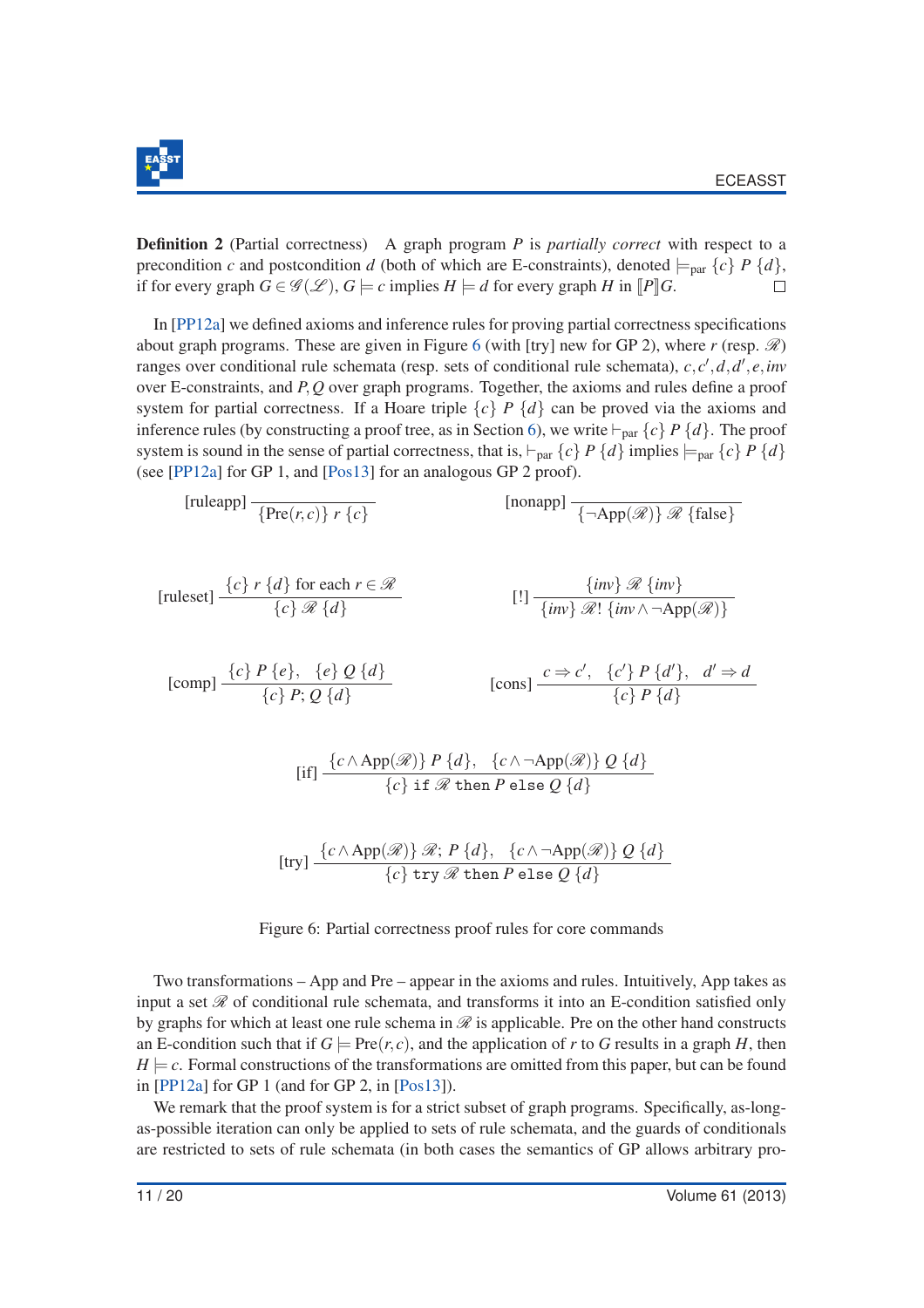

grams). Without this restriction, the proof rules would require an assertion language able to express that an arbitrary program will not fail.

### <span id="page-12-0"></span>5 Proving Total Correctness

If  $\vdash_{par} \{c\}$  *P*  $\{d\}$ , then if *P* is executed on a graph *G* satisfying *c*, we can be sure that any graph resulting will satisfy *d*. What we cannot be sure about is whether an execution of *P* will ever terminate (i.e. whether an execution might diverge or not). Moreover, if an execution of *P* does in fact terminate, we cannot be sure that it does so without failure. When referring to *total correctness*, we follow [\[Apt84\]](#page-19-5) in meaning both absence of divergence and failure; and when referring to *weak total correctness*, we mean only absence of divergence.

Definition 3 (Weak total correctness) A graph program *P* is *weakly totally correct* with respect to a precondition *c* and postcondition *d* (both of which are E-constraints), denoted  $\models_{\text{wtot}}$  ${c}$  *P*  ${d}$ , if  $\models_{par} {c}$  *P*  ${d}$  and for every graph  $G \in \mathcal{G}(\mathcal{L})$  such that  $G \models c$ , we have  $\perp \notin [P]$ *G*.  $\Box$ 

**Definition 4** (Total correctness) A graph program *P* is *totally correct* with respect to a precondition *c* and postcondition *d* (both of which are E-constraints), denoted  $\models_{tot} {c} P {d}$ , if  $\models$ wtot  ${c}$  *P*  ${d}$ , and for every graph  $G \in \mathcal{G}(\mathcal{L})$  such that  $G \models c$ , we have fail  $\notin$   $\llbracket P \rrbracket G$ .  $\Box$ 

A weakly totally correct program executed on a graph satisfying the precondition will either produce an output graph or terminate with failure (it cannot diverge or get stuck). A totally correct program however has the additional guarantee that it will not fail, that is, a graph will eventually result from its execution.

Our proof system for weak total correctness is formed from the proof rules of Figure [6,](#page-11-0) but with [!]<sub>tot</sub> in Figure [7](#page-12-1) substituted for [!]. If a triple  $\{c\}$  *P*  $\{d\}$  can be obtained from this proof system, we write  $\vdash_{\text{wtot}} \{c\}$  *P* {*d*}. The issue of termination is localised to the proof rule for aslong-as-possible iteration:  $[!]_{tot}$  has an additional premise to  $[!]$  which handles this. It requires, for a given rule schema set, that there is a function assigning natural numbers to graphs such that these naturals are decreasing along rule applications. Such a function # is called a *termination function*. If the #-values of graphs satisfying the invariant *inv* decrease under applications of  $\mathcal{R}$ , we say that  $\mathcal R$  is #-*decreasing under inv*. These definitions are given more precisely below.

<span id="page-12-1"></span>
$$
[!]_{\text{tot}} \xrightarrow{ \vdash_{\text{par}} \{inv\} \mathcal{R} \{inv\}, \quad \mathcal{R} \text{ is #-decreasing under } inv } \{ inv \} \mathcal{R}! \{ inv \land \neg \text{App}(\mathcal{R}) \}
$$

[ruleset]<sub>tot</sub> 
$$
\frac{c \Rightarrow \mathrm{App}(\mathscr{R}), \quad \vdash_{\mathrm{par}} \{c\} \ r \ \{d\} \ \text{for each} \ r \in \mathscr{R}}{\{c\} \ \mathscr{R} \ \{d\}}
$$

<span id="page-12-2"></span>Figure 7: Total correctness proof rules for two core GP commands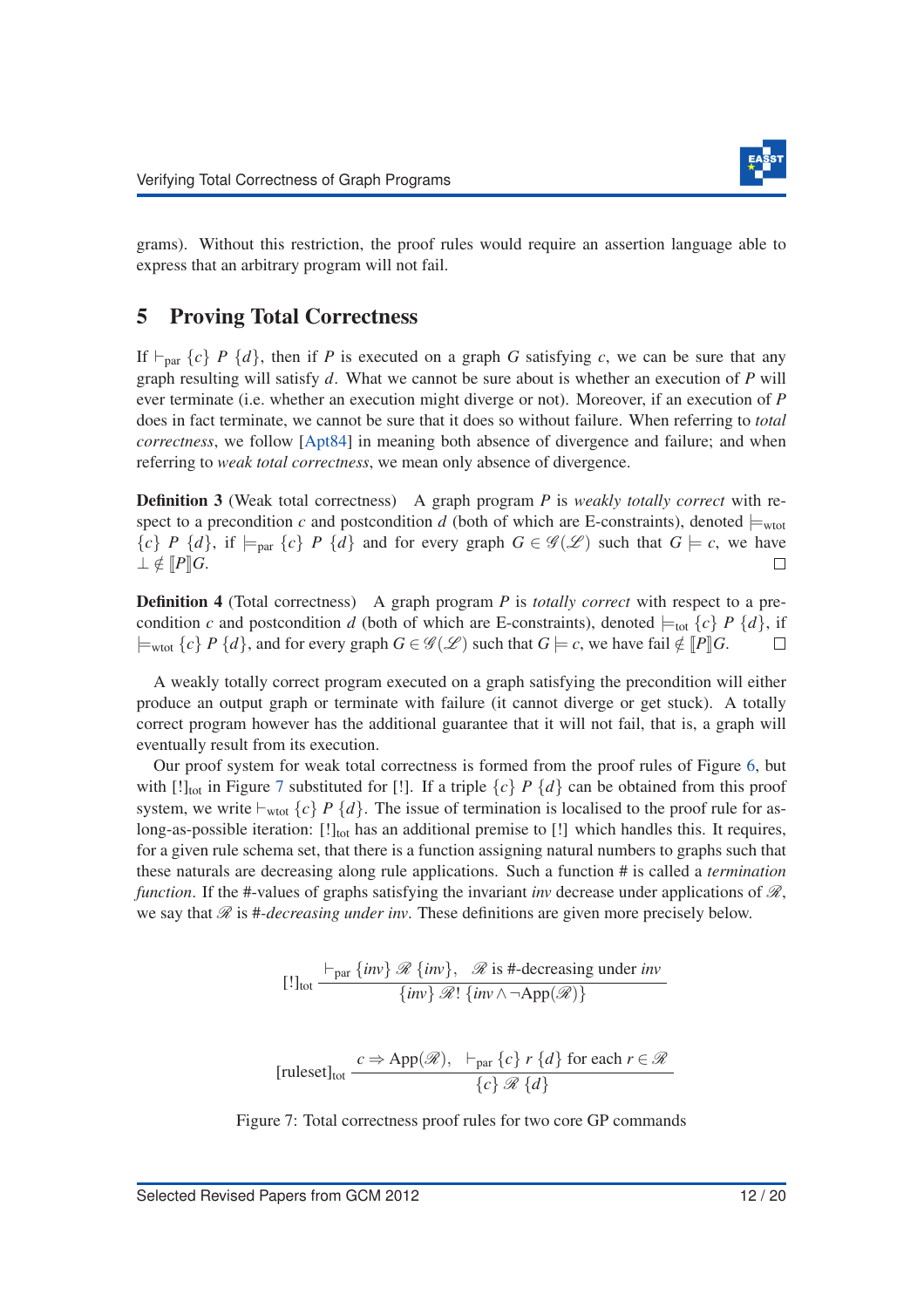

**Definition 5** (Termination function; #-decreasing) A *termination function* is a mapping #:  $\mathscr{G}(\mathscr{L}) \to \mathbb{N}$  from (semantic) graphs to natural numbers. Given an E-constraint *c*, a set of conditional rule schemata  $\mathcal{R}$  is #-*decreasing under c* if for all graphs *G*,*H* in  $\mathcal{G}(\mathcal{L})$  with  $G \models c$  and  $H \models c$ ,

 $G \Rightarrow_{\mathscr{R}} H$  implies  $\#G > \#H$ .

 $\Box$ 

In an application of  $[!]_{tot}$ , one must find a suitable termination function # that returns smaller natural numbers along the graphs of direct derivations. The problem of deciding whether a set of rule schemata has a termination function or not is undecidable in general [\[Plu98\]](#page-20-8). Often however simple termination functions will suffice in several contexts. For example, a useful, intuitive termination function would be one that maps a graph to its size (e.g. total number of nodes and edges). If a rule schemata set is reducing the size of a graph upon each application, then clearly the iteration cannot continue indefinitely, and this is reflected by the output of # tending towards zero. However, in cases when rule schemata are not decreasing the size of the graph, less obvious termination functions may be needed (one such example will be discussed in Section [6\)](#page-13-0). Note that the rule  $[!]_{tot}$  requires only that # is decreasing for graphs that satisfy the invariant *inv*, i.e. it need not be decreasing for other graphs.

Our proof system for total correctness is formed of [comp], [cons], [if], [try], and the proof rules of Figure [7.](#page-12-1) If a triple  $\{c\}$  *P*  $\{d\}$  can be derived from this proof system, we write  $\vdash_{\text{tot}} \{c\}$  *P*  $\{d\}$ . (We do not include a proof rule for a program that is just a single rule schema *r*, because this case is captured by proving  $\vdash_{\text{tot}} \{c\}$  {*r*}  $\{d\}$ .) This proof system allows one to prove that all program executions terminate without failure. Essentially, this is achieved by ensuring that the preconditions of rule schema sets imply their applicability, when they are applied outside of iterations or the guards of conditionals. Hence if graphs satisfy the preconditions, by implication the rule schema sets are applicable to those graphs, and thus we can be certain that no execution will fail.

The proof rule  $[ruleset]_{tot}$  separates the issues of failure and partial correctness. In using the proof rule, one must show (outside the calculus) that the applicability of  $\mathscr R$  is logically implied by the precondition *c*. In showing that this premise holds, we can be sure that at least one rule schema in  $\mathcal R$  can be applied to a graph satisfying  $c$ , hence no execution on that graph will fail. Separately, it must be shown that  $\vdash_{par} \{c\}$  *r*  $\{d\}$  for each *r* ∈  $\mathcal{R}$ , that is, each rule schema in the set is partially correct with respect to the pre- and postcondition. Together, we derive that every execution of  $\mathcal R$  will yield a graph, and that the graph will satisfy the postcondition.

The axiom [nonapp] is excluded from our proof system for total correctness, as the specification  $\{\neg \text{App}(\mathcal{R})\}\mathcal{R}$  {false} does not hold in the sense of total correctness. Suppose that it did. Then  $\mathscr R$  would never fail on graphs satisfying the precondition. But satisfying  $\neg$ App( $\mathscr R$ ) implies that  $\mathscr R$  fails on that graph – a contradiction.

### <span id="page-13-0"></span>6 Example Proofs

In this section, we return to the example graph programs from Section [3,](#page-4-0) and demonstrate how to prove (weak) total correctness properties using our new proof calculi.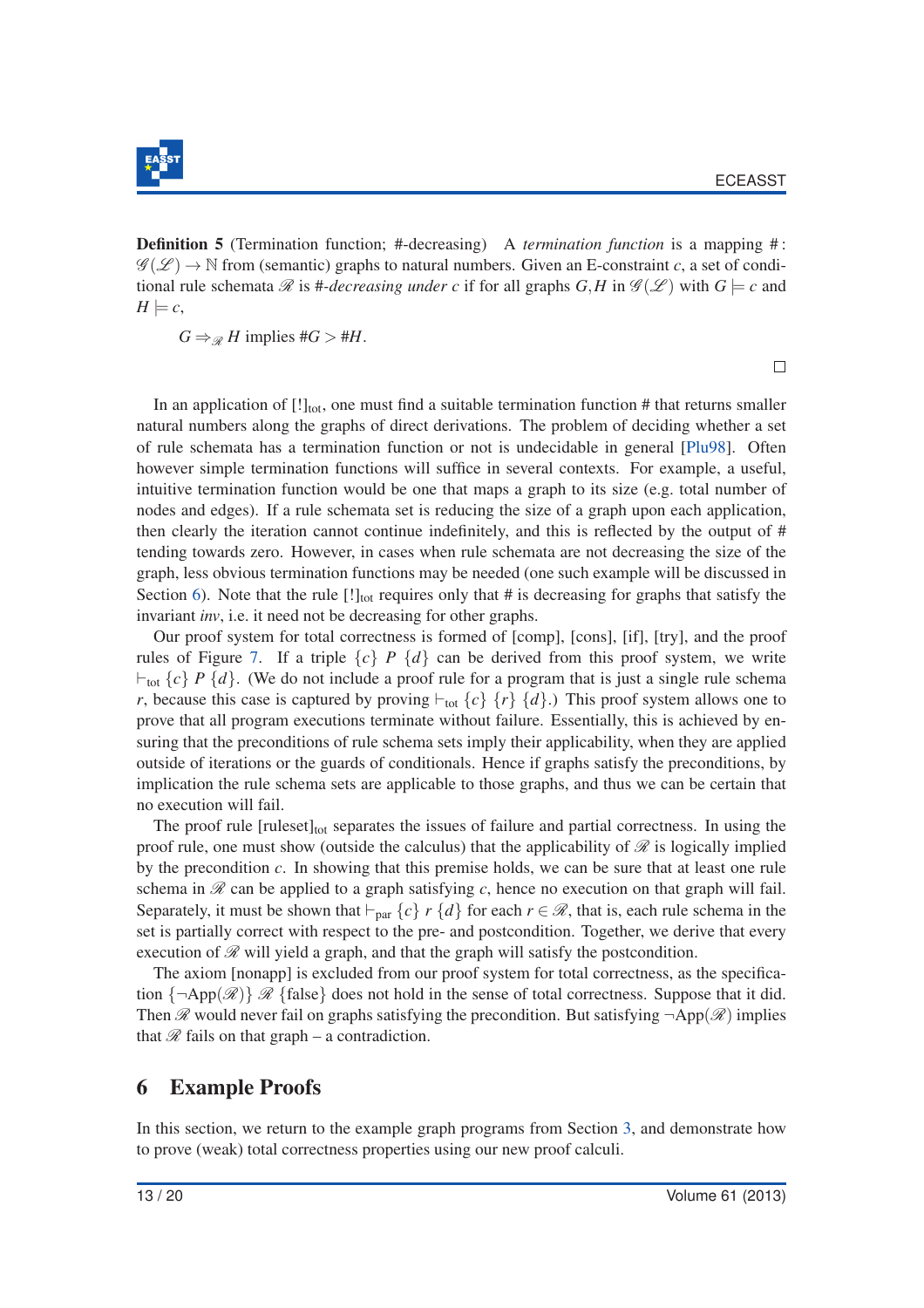First, we revisit the program colouring of Figure [3.](#page-7-0) Though the program contains no failure points (since if a rule schema under as-long-as-possible iteration cannot be applied, the execution simply moves on to the next command), the iteration operator can introduce non-termination. In [\[PP12a\]](#page-20-3) we proved that colouring is partially correct, in the sense that any graph resulting is properly coloured. In Figure [8,](#page-14-0) we strengthen this to  $\vdash_{\text{tot}} \{c\}$  colouring  $\{d \land \neg \text{App}(\{\text{inc}\})\}$ , i.e. if the program is executed on a graph containing only atom-labelled nodes, then (1) a graph will eventually be returned; (2) it will be properly coloured; and (3) for any colour *n* in the graph, every colour *k* with  $0 \le k \le n$  is also in the graph. (The specification ignores marked nodes and edges for simplicity.) Note that the E-conditions resulting from Pre, implications in instances of [cons], and their justifications, are omitted to preserve space – but can be found in [\[Pos13\]](#page-20-6).

<span id="page-14-0"></span>

*X* : init is  $\#_{\text{init}}$ -decreasing under *e*; *Y* : inc is  $\#_{\text{inc}}$ -decreasing under *d* 

$$
c = \forall (\circledast, \exists (\circledast, \exists (\circledast, \exists \text{ atom } (a)))
$$
\n
$$
d = \forall (\circledast, \exists (\circledast, \exists \text{ atom } (b)) \text{ and } c >= 0))
$$
\n
$$
\land \forall (\circledast, \exists (\circledast, \exists \text{ atom } (b), \exists (\circledast, \exists \text{ atom } (d)))
$$
\n
$$
e = \forall (\circledast, \exists (\circledast, \exists \text{ atom } (a)))
$$
\n
$$
e = \forall (\circledast, \exists (\circledast, \exists \text{ atom } (a)))
$$
\n
$$
\lor \exists (\circledast, \exists (\circledast, \exists \text{ atom } (a)))
$$
\n
$$
\lor \forall (\circledast, \exists (\circledast, \exists \text{ atom } (b)), \exists (\circledast, \exists \text{ cm } (c == 0))
$$
\n
$$
\land \forall (\circledast, \exists \text{ atom } (b), \exists (\circledast, \exists \text{ atom } (d)))
$$
\n
$$
\neg \text{App}(\{\text{init}\}) = \neg \exists (\circledast, \exists \text{ atom } (x))
$$
\n
$$
\neg \text{App}(\{\text{inc}\}) = \neg \exists (\circledast, \exists \text{ atom } (x, y) \text{ and } \text{int } (\exists \text{min } (b))
$$



The key revision in the proof tree is in the two uses of  $[!]_{tot}$ , which unlike its partial correctness counterpart requires the definition of termination functions. For init, we define  $\#_{init}$ :  $\mathscr{G}(\mathscr{L}) \rightarrow$ N to map graphs to the number of their nodes labelled by an atom. The rule schema is clearly #init-decreasing under *e*, since every application of init reduces by one the number of nodes with such labels. The rule schema inc however requires a less obvious termination function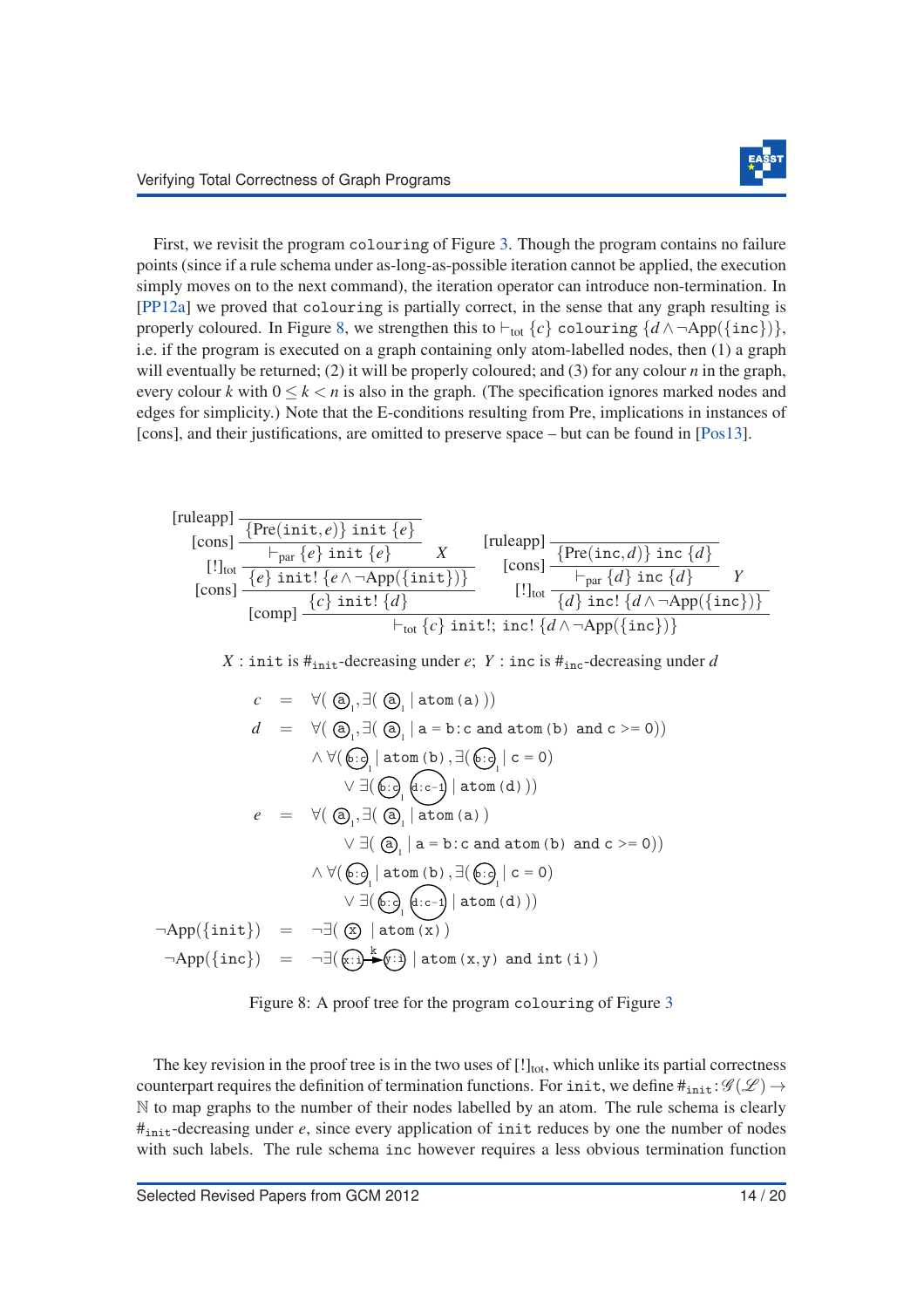

 $\#_{\text{inc}} : \mathscr{G}(\mathscr{L}) \to \mathbb{N}$ . For a graph  $G \in \mathscr{G}(\mathscr{L})$ , we define:

$$
\#_{\text{inc}}(G) = \sum_{i=0}^{|V_G|} i - \sum_{v \in V_G} \text{colour}(v)
$$

where  $\text{colour}(v)$  for a node  $v \in V_G$  is defined:

$$
colour(v) = \begin{cases} i & \text{if } l_G(v) = x : i \text{ with } x \in \mathbb{Z} \cup \text{Char}^*, i \in \mathbb{N}; \\ 0 & \text{otherwise.} \end{cases}
$$

We show that inc is  $\#_{\text{inc}}$ -decreasing under *inv*. Observe that if *G* is a graph with colour(*v*) = 0 for every node *v* in  $V_G$ , then for every derivation  $G \Rightarrow_{\text{inc}}^* H$  there is some  $0 \le k < |V_H|$  such that  $k$  is the largest tag in  $V_H$ . We obtain an upper bound for the second summation:

$$
\sum_{v \in V_H} \text{colour}(v) \le 0 + 1 + \dots + (|V_H| - 1) = 0 + 1 + \dots + (|V_G| - 1) < \sum_{i=0}^{|V_G|} i.
$$

Since  $\sum_{v \in V_H}$  colour(*v*) equals the number of rule schema applications in  $G \Rightarrow_{\text{inc}}^* H$ , it follows that inc must eventually terminate (as it approaches the upper bound). By subtracting the summation from the upper bound, we instead have a number decreasing towards 0 after every application of inc. Hence  $\#_{\text{inc}}$  is a suitable termination function, and inc is  $\#_{\text{inc}}$ -decreasing under *inv*.

We remark that inc! will terminate on any graph – not just those satisfying *inv*. A termination function however is harder to write without the assumptions the invariant allows us to make about the graphs.

Now, we return to the program reachable? of Figure [4,](#page-8-1) which unlike earlier, can fail on some input graphs (in particular, those graphs omitting the pair of 1- and 2-tagged nodes). We give a proof tree<sup>[3](#page-15-0)</sup> for  $\vdash_{\text{tot}} \{c\}$  reachable?  $\{c\}$  in Figure [9,](#page-16-0) where the E-constraints are as in Figure [10.](#page-17-1) For clarity, we let visited (p) abbreviate:

$$
p = a: 0 \text{ and atom } (a)
$$

where a is a fresh variable.

If the program is executed on a graph that contains only atom-labelled nodes but with one tagged 1 and another tagged 2, then (1) the program is guaranteed to return a graph eventually; and (2) that graph will satisfy the same condition (i.e. an invariant). Again, due to space limitations, we have omitted the implications in instances of [cons] and their justifications. Moreover, we have only provided one of the E-constraints generated by Pre.

In this proof tree, there are simple suitable termination functions  $\#_p, \#_u$ . We define the termination function  $\#_p : \mathscr{G}(\mathscr{L}) \to \mathbb{N}$  (resp.  $\#_u$ ) to return the number of nodes in a graph that are labelled by an atom (resp. number of atom-labelled nodes tagged with a 0). That is, both termination functions exploit that each application of their respective rule schema explicitly reduces the number of remaining matches.

<span id="page-15-0"></span><sup>&</sup>lt;sup>3</sup> For simplicity we use an obvious additional axiom [skip]:  $\vdash_{\text{tot}} {c}$  skip  ${c}$ .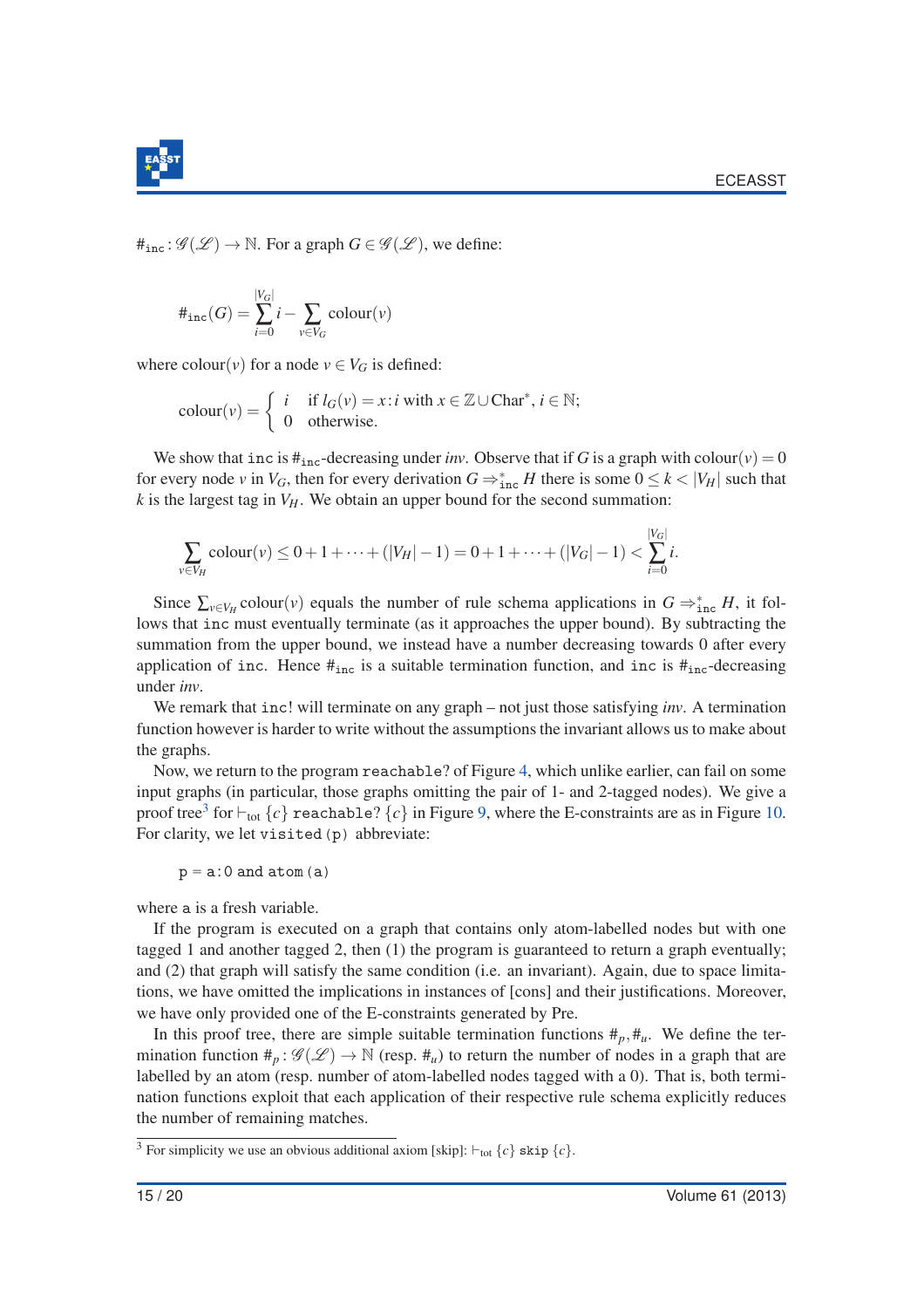

#### [ruleapp]  ${\rm [cons] \over {\rm [frec[propagate,e)] \, propagate} \, \{e\}}$  $\frac{[!]_{\text{tot}} \leftarrow$  **propagate {***e***} propagate is #***p*-decreasing under *e* {*e*} propagate! {*e*<sup>∧</sup> <sup>¬</sup>App({propagate})} [cons]  ${c}$ } propagate!  ${e}$ *X* [comp] <sup>⊢</sup>tot {*c*} propagate!; *<sup>P</sup>*; undo! {*c*} Subtree *X*: [skip]  $[cons]$   $\frac{\{e\}\text{skip}\{e\}}{(cons) \cdot \frac{\{e\}\text{skip}}{(cons) \cdot \{e\}}}{(cons) \cdot \frac{\{e\}\text{skip}}{(cons) \cdot \{e\}}}{(cons) \cdot \{e\}}$  ${e \wedge \text{App}(\{\text{reachable}\})\}$  skip  ${e}$ *Y*  $[if]$ {*e*} *<sup>P</sup>* {*e*} [ruleapp]  ${\text{[Cons]}\over \text{[cons]}\over \text{[par} \{e\} \text{ undo} \{e\}}$  $\left[\frac{v_{\text{net}}}{v_{\text{net}}} + \frac{v_{\text{part}}}{v_{\text{net}}} \right]$  undo is  $\#_u$ -decreasing under *e*  $[cons] \frac{\{e\} \text{undo!} \{e \wedge \neg \text{App}(\{\text{undo}\})\}}{\{e\} \text{undo!} \{c\}}$  $[comp] \frac{\{e\} P \{e\}}{]}$  [comp]  $\frac{\{e\} \text{undo! } \{c\}}{]}$ {*e*} *<sup>P</sup>*; undo! {*c*} Subtree *Y*:  $e \wedge \neg \text{App}(\{\texttt{reachable}\}) \Rightarrow \text{App}(\{\texttt{addlink}\})$ [ruleapp]  ${Pre(addlink, e)}$  addlink  ${e}$ <br> $[cons]$  $\text{[ruleset]}_{\text{tot}} \xrightarrow{e \land \neg \text{App}(\{\text{reachable}\})} \Rightarrow \text{App}(\{\text{addlink}\}) \xrightarrow{[e \lor \neg \text{App}(\{\text{reachable}\}) \text{addlink}\}\text{addlink}\{e\})}$ {*e*<sup>∧</sup> ¬App({reachable})} addlink {*e*}

<span id="page-16-0"></span>Figure 9: Total correctness proo<sup>f</sup> tree for the program reachable? of Figure [4](#page-8-2)

 $\operatorname{Let} P = \text{if reachable then skip else addlink}$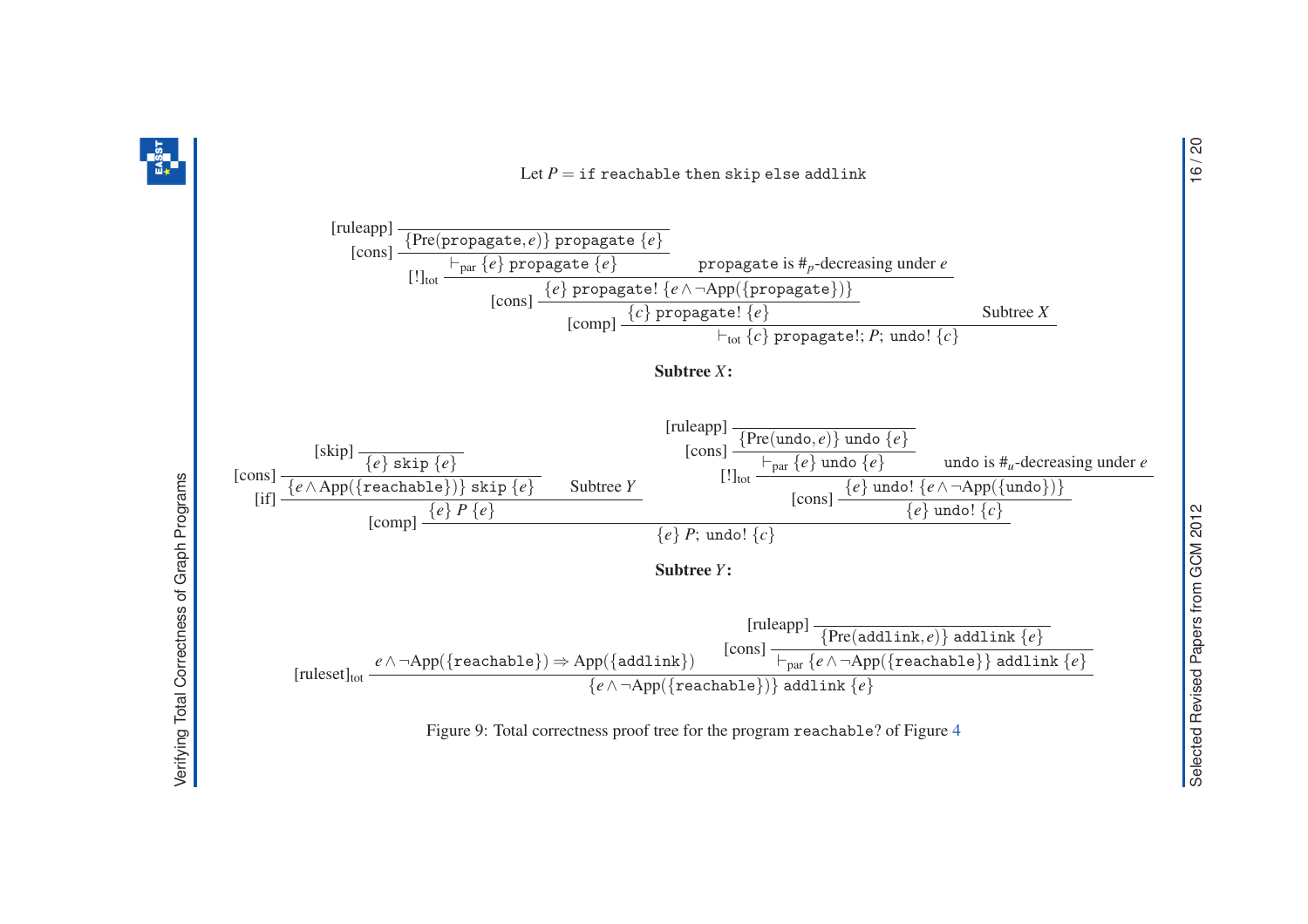

<span id="page-17-1"></span>
$$
c = \exists (\overline{x}:\overline{y}, \overline{y}:\overline{y}) \text{ atom } (x, y),
$$

$$
\neg \exists (\overline{x}:\overline{y}, \overline{y}:\overline{y}) \text{ from } (x, y),
$$

$$
e = \exists (\overline{x}:\overline{y}, \overline{y}:\overline{y}) \text{ atom } (x, y),
$$

$$
\neg \exists (\overline{x}:\overline{y}, \overline{y}) \text{ atom } (x, y),
$$

$$
\neg \exists (\overline{x}:\overline{y}, \overline{y}) \text{ from } x, y),
$$

$$
\neg \exists (\overline{x}:\overline{y}, \overline{y}) \text{ from } x, z) \text{ and } \text{int } (y))
$$
and not visited (p))
$$
App(\{\text{reachable}\}) = \exists (\overline{x}:\overline{y}, \overline{y}) \text{ atom } (x, z) \text{ and } \text{int } (y))
$$

$$
\neg App(\{\text{propagate}\}) = \neg \exists (\overline{x}:\overline{y}, \overline{y}) \text{ atom } (x, y))
$$

$$
\neg \exists (\overline{x}:\overline{y}, \overline{y}) \text{ atom } (x, z),
$$

$$
\exists (\overline{x}:\overline{y}, \overline{y}) \text{ atom } (x, z),
$$

$$
\exists (\overline{x}:\overline{y}, \overline{y}) \text{ atom } (x, z),
$$

$$
\exists (\overline{x}:\overline{y}, \overline{y}) \text{ atom } (x, z))
$$

$$
\neg \exists (\overline{x}:\overline{y}) \text{ atom } (x))
$$

$$
\text{Pre(undo, } e) = \forall (\overline{x}:\overline{y} \text{ atom } (x), \exists (\overline{x}:\overline{y}:\overline{y}) \text{ from } x) \text{ and not visited } (p))
$$

$$
\text{and not visited } (p))))
$$

Figure 10: Partial list of E-constraints for Figure [9](#page-16-0)

The rule schema addlink is the only potential failure point of the program, and is addressed in the proof tree by the application of [ruleset]<sub>tot</sub>. It must be shown that the precondition at that point implies the applicability of addlink. From Figure [10,](#page-17-1) it is clear that satisfying *e* is sufficient to deduce the applicability of addlink.

### <span id="page-17-0"></span>7 Soundness and Completeness for Termination

In this section we revise our soundness proof from [\[PP12a\]](#page-20-3) to account for (weak) total correctness, before showing that any iterating rule schemata set that terminates can be proven to terminate by the rule  $[!]_{tot}$ . Soundness is relative to the operational semantics of the language. An updated version of the soundness proof for partial correctness with regards to the GP 2 semantics can be found in [\[Pos13\]](#page-20-6).

<span id="page-17-2"></span>**Theorem 1** (Soundness of  $\vdash_{wtot}$ ) For all graph programs *P* and E-constraints *c*,*d*, we have that  $\vdash$ <sub>wtot</sub>  $\{c\}$  *P*  $\{d\}$  implies  $\models$ <sub>wtot</sub>  $\{c\}$  *P*  $\{d\}$ .  $\Box$ 

*Proof.* For all weak total correctness proof rules except  $[!]_{tot}$ , this follows from (1) the soundness result for partial correctness in [\[PP12a\]](#page-20-3), and (2) the semantics of graph programs, from which it is clear that only as-long-as-possible iteration can introduce divergence.

Let  $\mathcal{R}$  be a set of (conditional) rule schemata, *inv* an E-constraint, and # a termination function. Assume  $\vdash_{\text{par}} \{inv\}$   $\mathcal{R} \{inv\}$ . By soundness for partial correctness, we have  $\models_{\text{par}} \{inv\}$   $\mathcal{R}! \{inv \wedge \}$  $\neg$ App $(\mathscr{R})$ . Assume also that  $\mathscr{R}$  is #-decreasing under *inv*. By Definition [5,](#page-12-2) for all graphs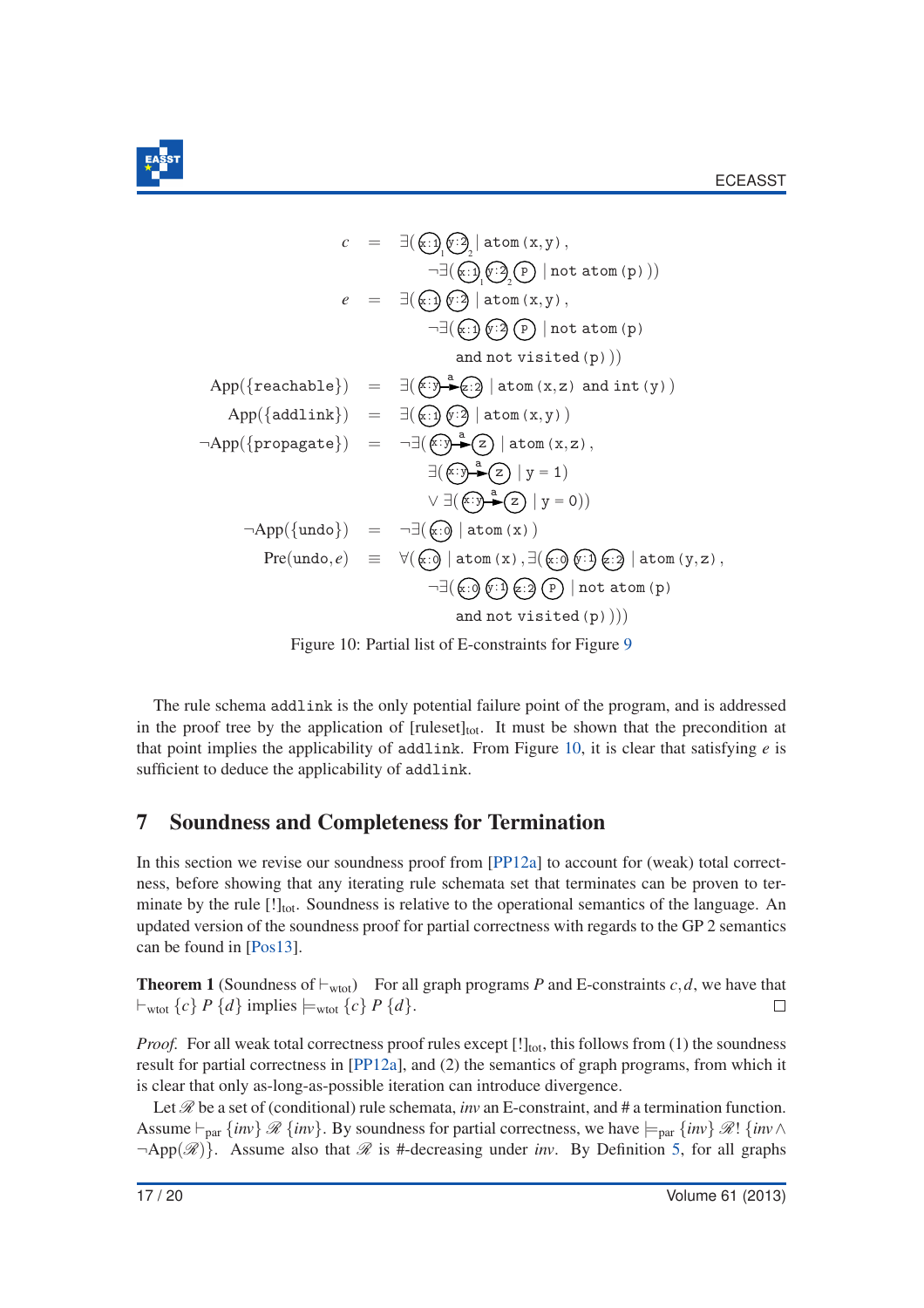$G, H \in \mathscr{G}(\mathscr{L})$  with  $G \models inv$  and  $H \models inv$ ,  $G \Rightarrow_{\mathscr{R}} H$  implies  $\#G > \#H$ . Assume that  $\mathscr{R}!$  diverges for any such *G*. Since  $\mathcal{R}$  is #-decreasing under *inv*, every derivation step yields a graph for which # returns a smaller natural number. Since  $\mathcal{R}!$  diverges, there are infinitely many derivation steps. But from any natural *n*, there are only finitely many smaller numbers. A contradiction. It cannot be the case that  $\mathcal{R}!$  diverges from any such *G*. Hence  $\models_{wtot} \{inv\} \mathcal{R}! \{inv \wedge \neg \text{App}(\mathcal{R})\}.$  $\Box$ 

**Theorem 2** (Soundness of  $\vdash_{\text{tot}}$ ) For all graph programs *P* and E-constraints *c*,*d*, we have that  $\vdash_{\text{tot}} \{c\}$  *P*  $\{d\}$  implies  $\models_{\text{tot}} \{c\}$  *P*  $\{d\}$ .  $\Box$ 

*Proof.* For the proof rules [comp], [cons], [if], [try], [!]<sub>tot</sub>, this follows from (1) the soundness of  $\vdash_{\text{wtot}}$  (see Theorem [1\)](#page-17-2), and (2) the semantics of graph programs, from which it is clear that these proof rules are sound in the sense of total correctness. What remains to be shown is the soundness of  $[ruleset]_{tot}$  in the sense of total correctness.

Let  $\mathcal R$  denote a set of (conditional) rule schemata and  $c, d$  denote E-constraints. Assume that  $\vdash_{\text{par}} \{c\}$  *r*  $\{d\}$  for each  $r \in \mathcal{R}$ . Then by soundness for partial correctness, we have  $\models_{\text{par}}$  ${c}$  R  ${d}$ . Now assume the validity of  $c \Rightarrow$  App( $\mathscr R$ ). Then if a graph  $G \in \mathscr G(\mathscr L)$  satisfies *c*, by assumption it will satisfy App $(\mathscr{R})$ . By Proposition 7.1 of [\[PP12a\]](#page-20-3) (updated for the GP 2 syntax in [\[Pos13\]](#page-20-6)), there is a graph *H* such that  $G \Rightarrow_{\mathcal{R}} H$ . Then the semantic rule [call<sub>1</sub>] will be applied (and in particular, [call2] will not be), hence a graph is guaranteed from the execution and failure is avoided. We yield  $\models_{\text{tot}} \{c\} \mathcal{R} \{d\}.$  $\Box$ 

Now, we show that every iterating set of rule schemata that terminates can be proven to terminate using  $[!]_{tot}$ , by showing that there always exists a termination function for which the rule schemata set is decreasing under its invariant.

**Theorem 3** (Completeness of  $[!]_{tot}$  for termination) Let  $\mathcal{R}$  be a set of conditional rule schemata and *c* be an E-constraint such that for every graph *G* in  $\mathscr{G}(\mathscr{L})$ ,  $G \models c$  implies that  $\mathscr{R}!$  cannot diverge from *G*. Then there exists a termination function # such that  $\mathcal{R}$  is #-decreasing under  $\Box$ *c*.

*Proof.* Let *G* be a graph such that  $G \models c$ . Then there cannot exist an infinite sequence  $G \Rightarrow g$  $G_1 \Rightarrow_{\mathcal{R}} G_2 \Rightarrow_{\mathcal{R}} \ldots$  as otherwise, by the semantics of GP, there would be an infinite sequence  $\langle \mathcal{R}, G \rangle \to \langle \mathcal{R}, G_1 \rangle \to \langle \mathcal{R}, G_2 \rangle \ldots$  To define the termination function #, we show that the length of  $\Rightarrow$ <sub>*R*</sub>-derivations starting from *G* is bounded. (Note that, in general, a terminating relation need not be bounded.)

We exploit that  $\Rightarrow$   $\mathcal{R}$  is closed under isomorphism in the following sense: given graphs *M*, *M'*, *N* and *N'* such that  $M \cong M'$  and  $N \cong N'$ , then  $M \Rightarrow_{\mathcal{R}} N$  implies  $M' \Rightarrow_{\mathcal{R}} N'$ . Hence we can lift  $\Rightarrow_{\mathcal{R}} N'$ to a relation on isomorphism classes of graphs by defining:  $[M] \Rightarrow_{\mathscr{R}} [N]$  if  $M \Rightarrow_{\mathscr{R}} N$ . Then, since  $\mathscr R$  is finite, for every isomorphism class  $[M]$  the set  $\{[N] \mid [M] \Rightarrow_{\mathscr R} [N] \}$  is finite.

Now, since there is no infinite sequence of  $\Rightarrow_{\mathcal{R}}$ -steps starting from [*G*], it follows from König's lemma [Kön36] that the length of  $\Rightarrow \mathcal{D}$ -derivations starting from [*G*] is bounded. (In the tree of all derivations starting from [*G*], all nodes have a finite degree. Hence the tree cannot be infinite, as otherwise it would contain an infinite derivation.) Hence the length of  $\Rightarrow \mathscr{D}$ -derivations starting from *G* is bounded as well. In general, given any graph *M* in  $\mathscr{G}(\mathscr{L})$ , let #*M* be the length of a longest  $\Rightarrow$  *R*-derivation starting from *M* if  $M \models c$ , and  $#M = 0$  otherwise. Then if  $M, N \models c$  and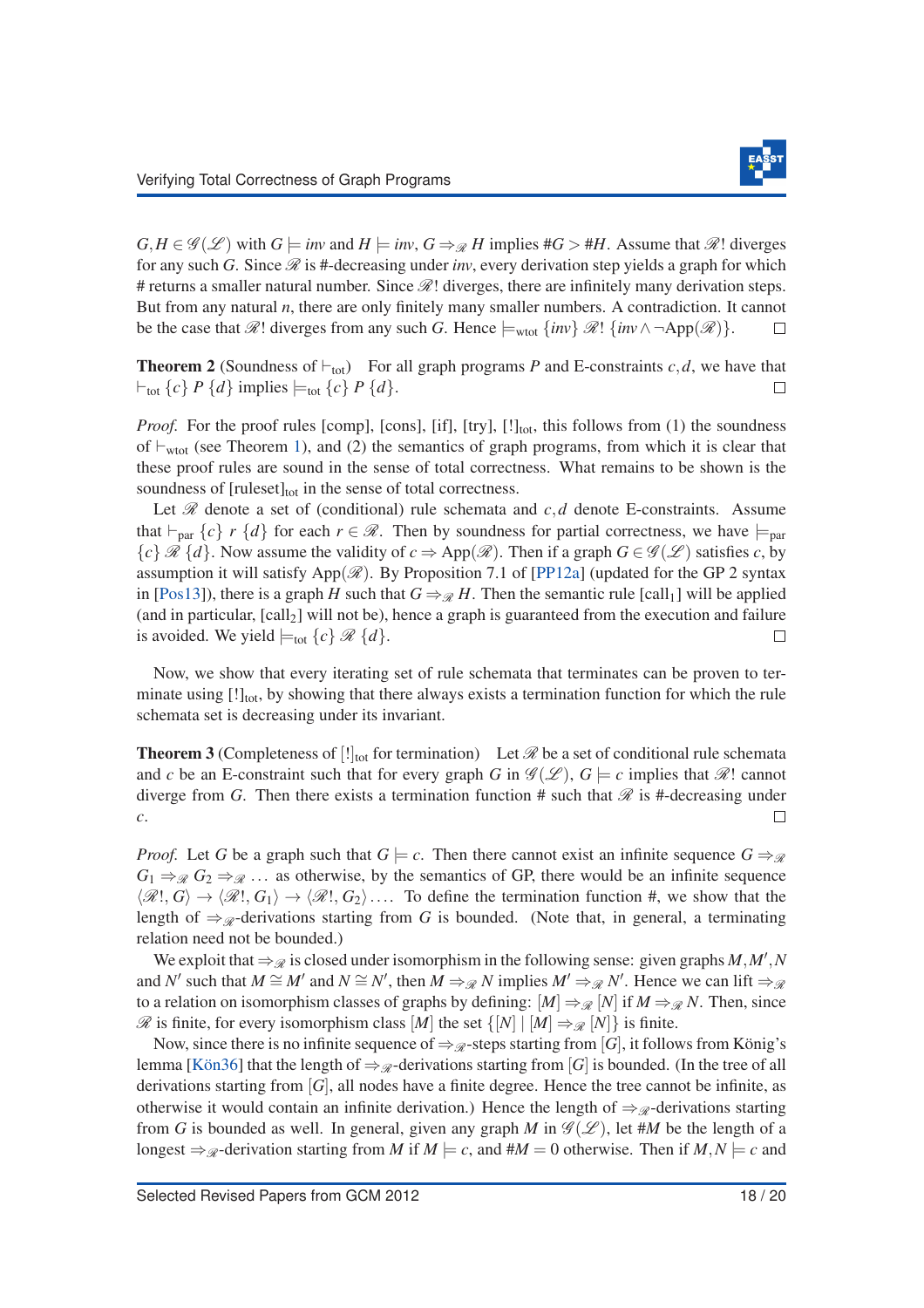$\Box$ 



 $M \Rightarrow \mathcal{R}$  *N*, we have  $\sharp M > \sharp N$ . Thus  $\mathcal{R}$  is #-decreasing under *c*.

# <span id="page-19-3"></span>8 Conclusion

In this paper we have presented two Hoare calculi which allow one to prove (weak) total correctness. Both proof systems have been shown to be sound. We have shown how to reason about termination via termination functions, and shown that the proof rule for termination is complete in the sense that all terminating loops (having a set of conditional rule schemata as the body) can be proven to be terminating. Finally, we have demonstrated the use of the proof systems on two non-trivial graph programs, showing how to prove the absence of divergence and failure.

Future work will explore how to implement the proof calculi in an interactive proof system. A first step towards this is made in [\[Pos13\]](#page-20-6), in which translations from E-conditions to manysorted formulae (and back) are defined, providing a suitable front-end logic for an implemented verification system. Future work will also address the question of whether or not the calculi are (relatively) complete. It would also be worthwhile to integrate a stronger assertion language into the calculi that can express non-local properties, such as the hyperedge-replacement conditions of [\[HR10\]](#page-20-10).

Acknowledgements: We thank the anonymous referees for their comments which helped to improve the final version of this paper. Most of this work was completed whilst the first author was a Ph.D. student at the University of York, where he was supported by a scholarship of the Engineering and Physical Sciences Research Council. Since January 2013 he has been based at ETH Zürich, where he is supported with funding from the European Research Council (ERC) grant agreement no. 291389).

# Bibliography

- <span id="page-19-5"></span>[Apt84] K. R. Apt. Ten Years of Hoare's Logic: A Survey Part II: Nondeterminism. *Theoretical Computer Science* 28:83–109, 1984.
- <span id="page-19-0"></span>[BCK08] P. Baldan, A. Corradini, B. König. A framework for the verification of infinite-state graph transformation systems. *Information and Computation* 206(7):869–907, 2008.
- <span id="page-19-1"></span>[BHE09] D. Bisztray, R. Heckel, H. Ehrig. Compositional Verification of Architectural Refactorings. In *Proc. Architecting Dependable Systems VI (WADS 2008)*. Volume 5835, pp. 308–333. Springer-Verlag, 2009.
- <span id="page-19-2"></span>[CR12] S. A. da Costa, L. Ribeiro. Verification of graph grammars using a logical approach. *Science of Computer Programming* 77(4):480–504, 2012.
- <span id="page-19-4"></span>[HP02] A. Habel, D. Plump. Relabelling in Graph Transformation. In *Proc. International Conference on Graph Transformation (ICGT 2002)*. Volume 2505, pp. 135–147. Springer-Verlag, 2002.